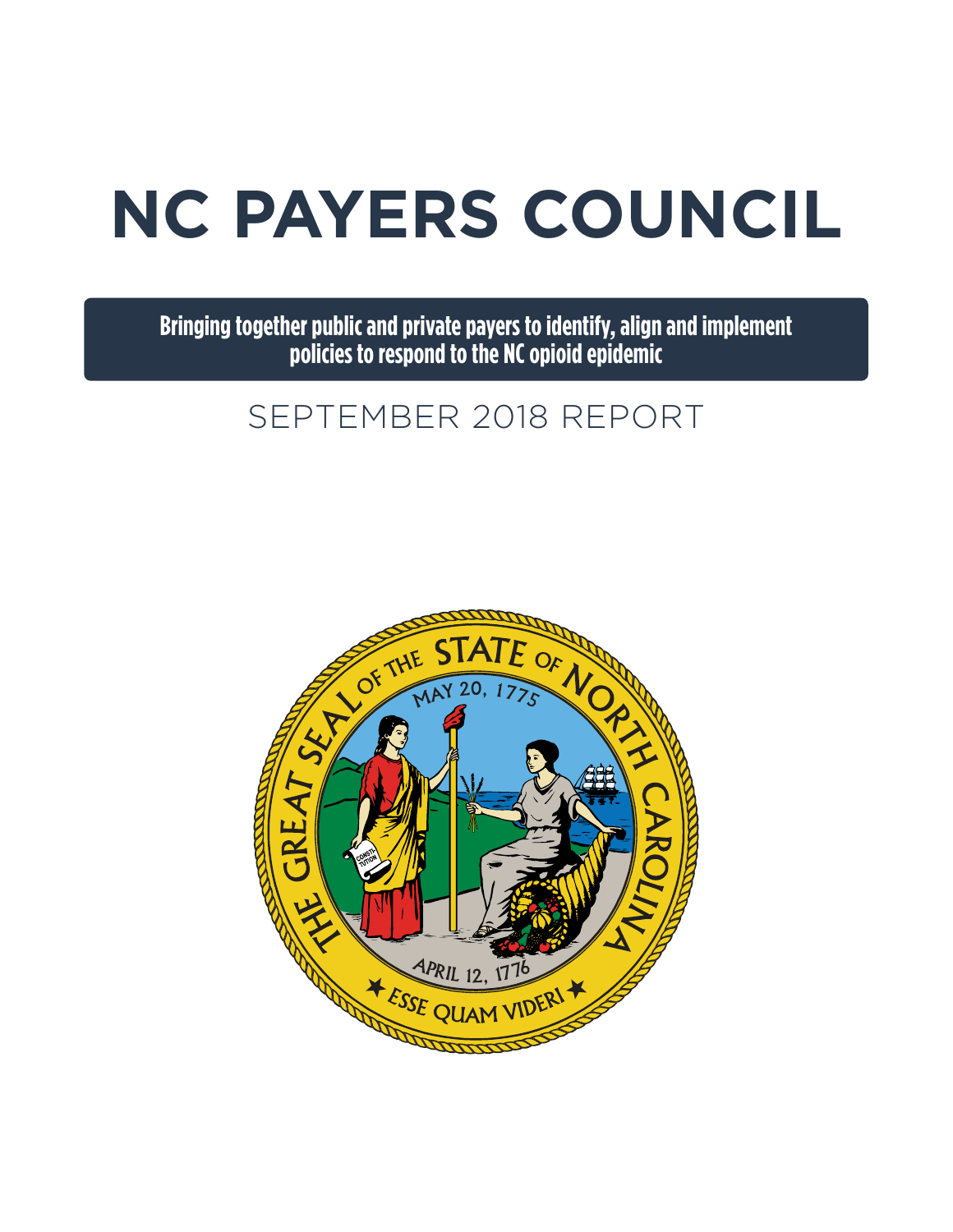# **TABLE OF CONTENTS**

# **LIST OF TABLES**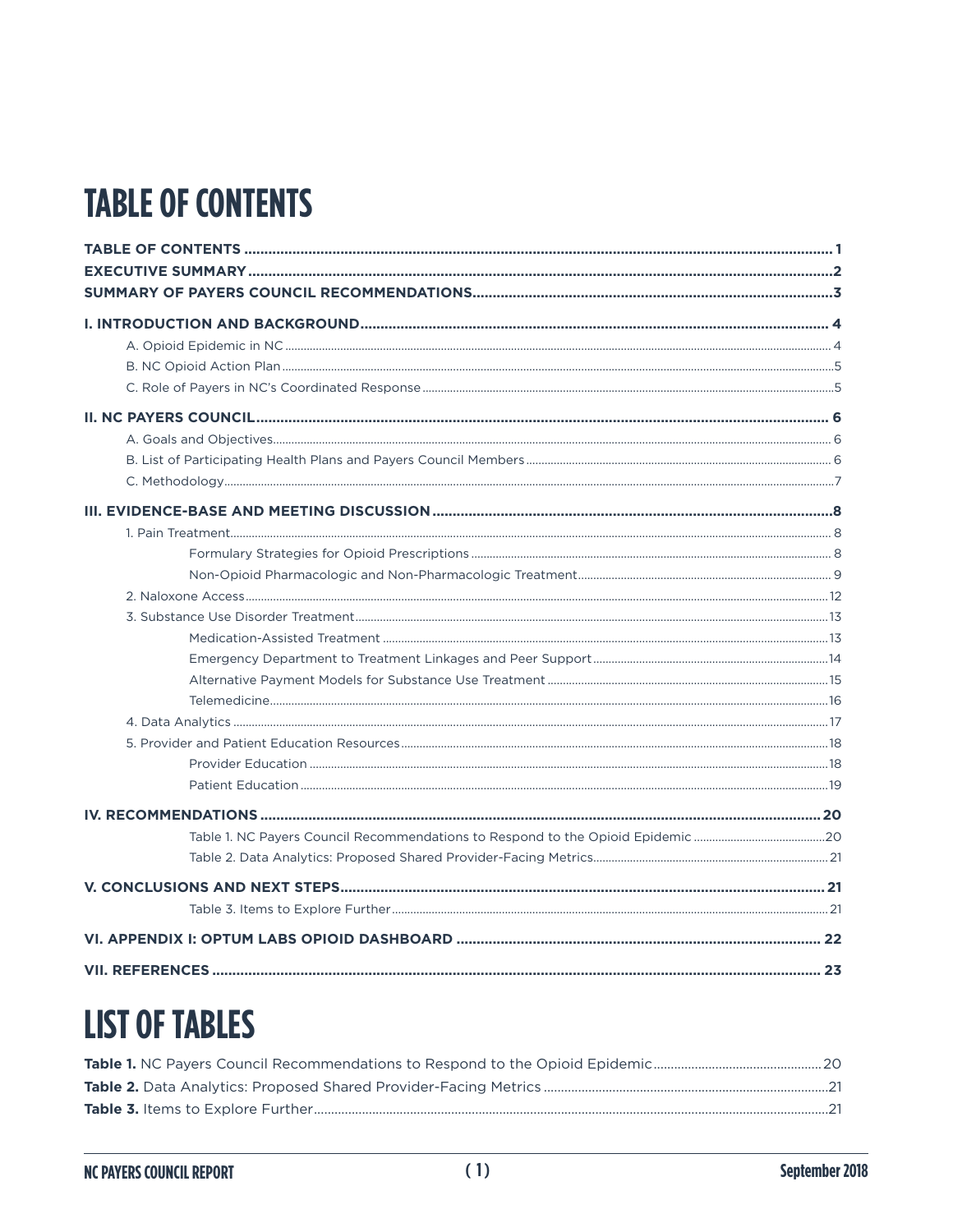# **EXECUTIVE SUMMARY**

### **Opioid Epidemic in North Carolina**

The opioid epidemic continues to be a public health crisis in North Carolina with increasing rates of opioid misuse, overdose, and death.

- Four NC residents died every day due to an opioid overdose in 2016
- In 2016, for every one opioid overdose death, there were just under two hospitalizations and nearly three emergency department visits due to opioid overdose
- Opioid-related overdose deaths in NC have increased by more than 900% since 1999, resulting in over 12,000 potentially preventable deaths

### **NC Payers Council**

In 2017, North Carolina launched a comprehensive Opioid Action Plan aimed at reducing opioid misuse, overdose, and death. As part of the plan, the NC Department of Health and Human Services convened a Payers Council including public and private payers throughout the state to share best practices, align policies, and issue consensus recommendations. The Council included representatives from Medicare, Medicaid, Military and Veterans Administration, private insurers, pharmacy benefit managers, and workers' compensation organizations.

### **Role of Payers in Combating the Crisis**

Payers and health plans can play a critical role in mitigating the consequences of the opioid epidemic through prevention and treatment. Payers have the ability to promote safer prescribing patterns through formulary structures and provider education, facilitate non-opioid approaches to pain management through benefit design, address substance use disorder treatment through coverage policies, educate beneficiaries on opioid risks through member services, and use data to develop and track programmatic and policy changes.

### **Recommendations and Next Steps**

The NC Payers Council developed consensus recommendations selected for their potential to positively impact the epidemic. A summary of the strategies is below; detailed recommendations can be found in the full report.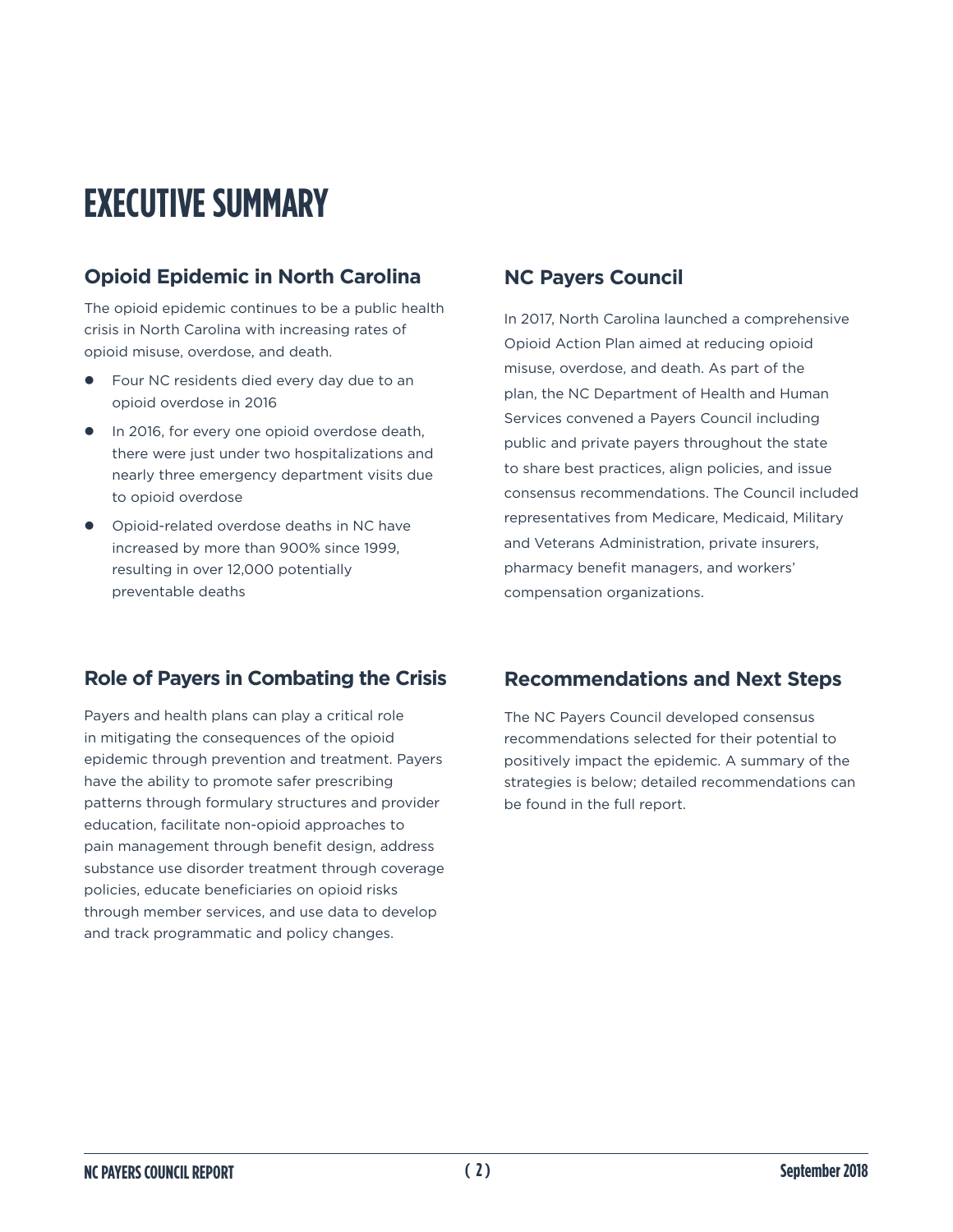### **Summary of Payers Council Recommendations to Respond to the Opioid Epidemic**

### **1. Pain Treatment**

- Align pharmacy benefits with CDC safe prescribing guidelines and utilize formulary structure to implement dose limits, limit the use of long-acting or extended release opioids, limit methadone use for acute pain, limit concurrent use of opioids and benzodiazepines
- **•** Provide coverage for a range of evidence-supported non-narcotic pharmacologic and nonpharmacologic pain treatment options

### **2. Naloxone Access**

Promote access to naloxone through formulary structures

### **3. Substance Use Disorder Treatment**

- **Inclusion of SBIRT in select healthcare settings where proven effective**
- Provide access to medication-assisted treatment by eliminating or streamlining prior authorization
- Provide access to medication-assisted treatment through quality, evidence-based formulary design
- **•** Encourage behavioral health treatment through telehealth

### **4. Data Analytics**

- **•** Track and monitor selected outcome measures
- **•** Use analytics to identify outlier prescribers and flag for education, coaching and/or fraud investigation
- **•** Use analytics to identify members at risk of overuse or misuse and offer case management for those members
- Use provider and/or pharmacy lock-in programs with evaluation of impact on patient safety and outcomes

### **5. Patient and Provider Education**

**•** Offer or support selected provider, pharmacist, and patient education resources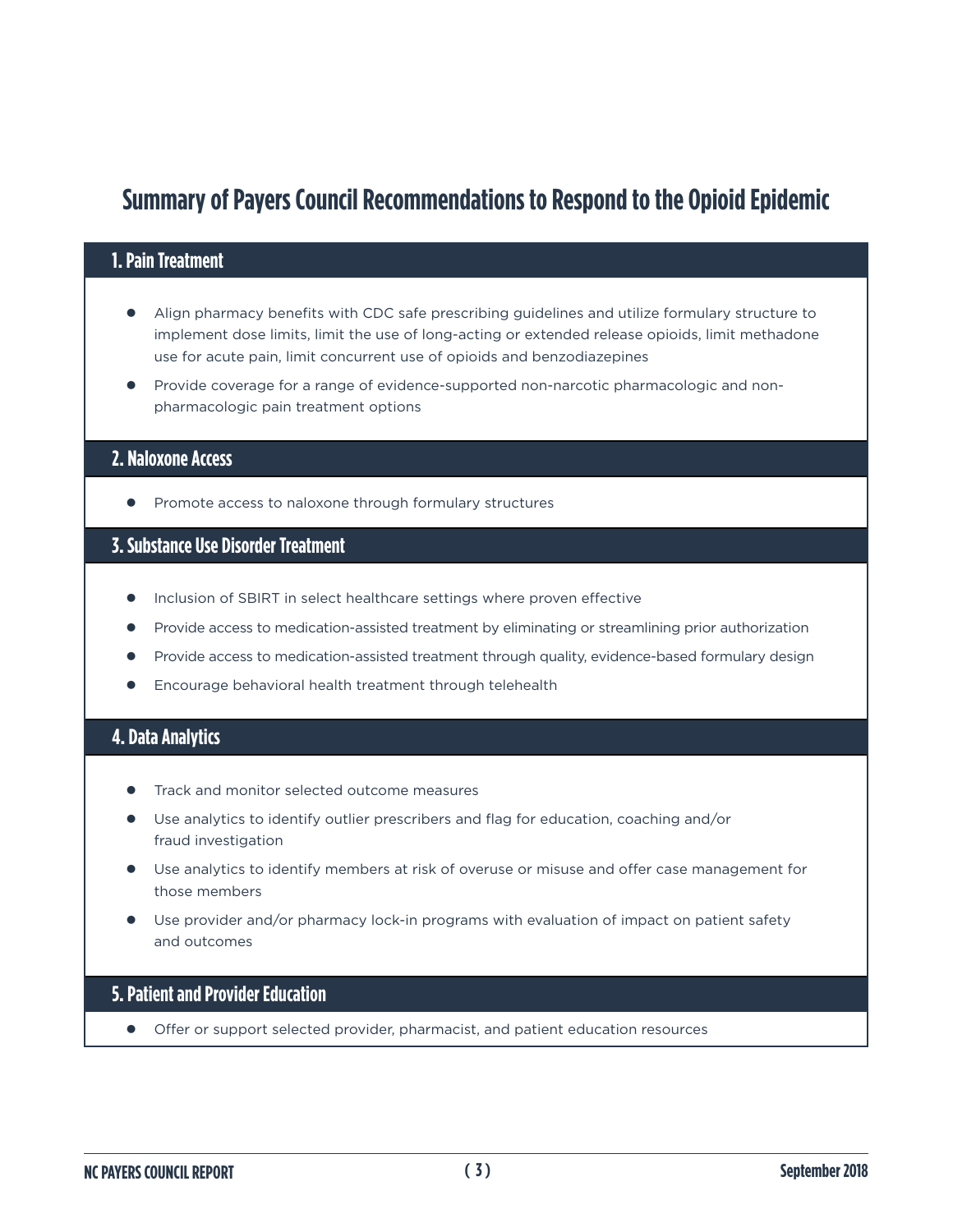# **I. INTRODUCTION AND BACKGROUND**

### **A. Opioid Epidemic in NC**

In North Carolina (NC), as in the United States as a whole, the opioid epidemic continues to be a public health crisis with increasing rates of opioid misuse, overdose, and death. Opioidrelated overdose deaths in NC increased by more than 900% from 1999 to 2016 resulting in over 12,000 potentially preventable deaths.<sup>1</sup> In 2016, four NC residents died daily due to an opioid overdose – the majority of these deaths were unintentional.2 Prescription opioids (medications like hydrocodone, oxycodone, morphine) have contributed to the majority of overdose deaths throughout this epidemic. Previous analyses in NC have shown that opioid overdose deaths are more common in counties where more prescription opioids are dispensed.<sup>3</sup> The statewide outpatient opioid dispensing rate in 2016 was 66.5 pills per resident. 4

More recently however, illicit narcotics (e.g., heroin, fentanyl, and fentanyl analogues) have resulted in increasing numbers of opioid deaths in NC. In 2016, all medication and drug poisoning led to 1,965 deaths, 552 of which involved heroin.<sup>5</sup> Heroin or other synthetic narcotics were involved in over 60% of unintentional opioid deaths related to opioids in 2016.5

Overdose deaths are just the tip of the iceberg. Every day, even more people visit emergency departments or are hospitalized due to overdose and opioid-related complications. In 2016, there were more than 13,000 naloxone administrations for suspected opioid overdoses by our emergency medical services and first responders.<sup>6</sup> Further, as we see more pregnant women fighting opioid addiction, NC has seen a 922% increase in hospitalizations associated with drug withdrawal in newborns (2004-2016).<sup>7</sup> While much work has been done to address the opioid crisis – including launching NC's Opioid Action Plan, adopting a statewide standing order for naloxone dispensing through pharmacies, passing the STOP Act, expanding lock-in abilities to commercial plans, and making changes to NC's Medicaid program – there is much more work to be done since we still see increased numbers of people dying from opioid overdoses each month.<sup>8</sup>

### **Four North Carolinians died each day from an opioid overdose in 20162**



Opioid deaths, hospitalizations, ED visits, misuse and dispensing of opioid prescriptions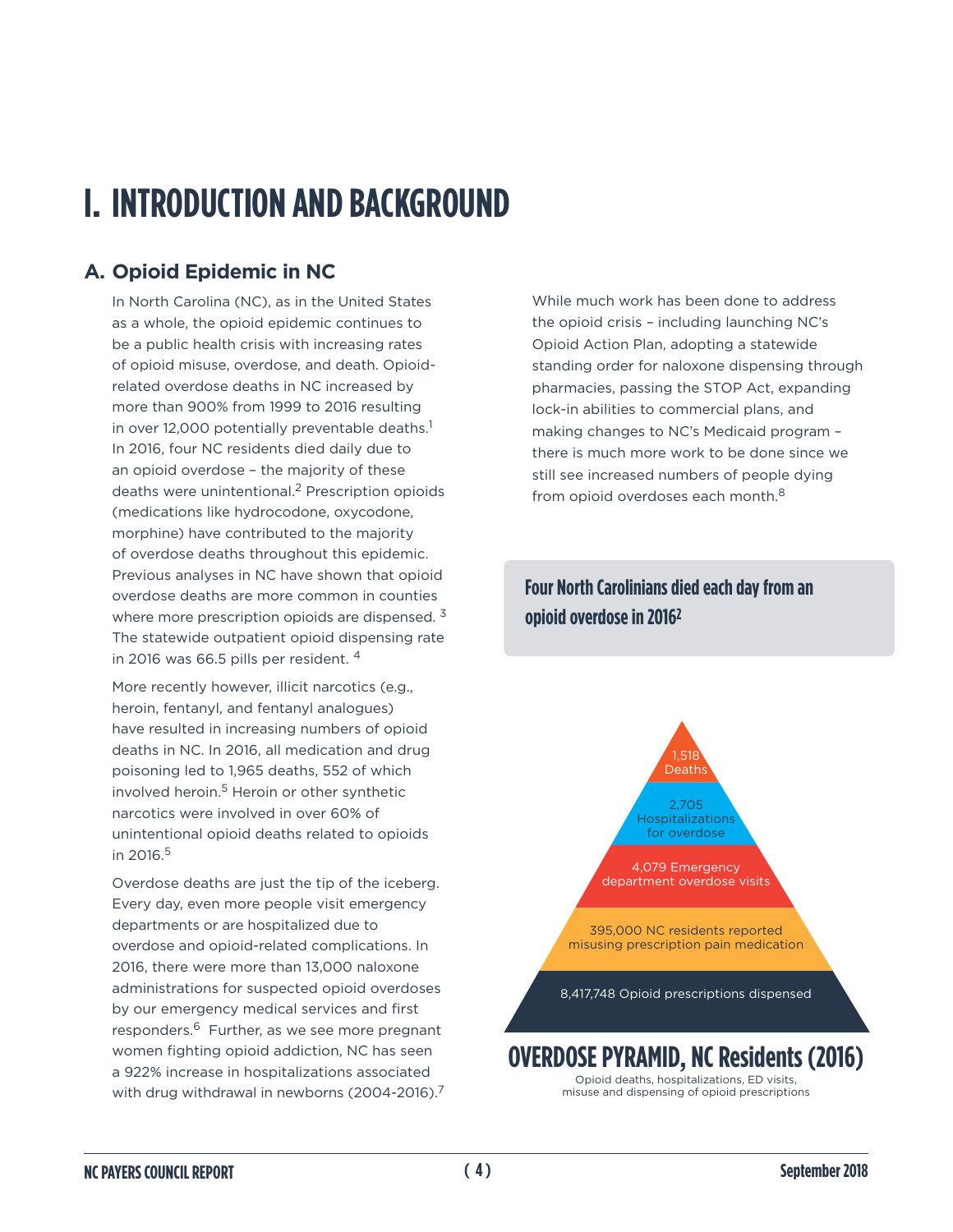### **B. NC Opioid Action Plan**

In June of 2017, NC launched the state's Opioid Action Plan (2017-2021). The intent of the NC Opioid Action Plan is to identify specific and achievable steps that will have the greatest impact on reducing the burden of death from the opioid epidemic. The Action Plan is a concise, living document that will be updated as NC makes progress on the epidemic, addresses new issues, and introduces new solutions in a fast-changing environment.

The Opioid Action Plan focus areas include:

- 1. Creating a coordinated infrastructure
- 2. Reducing the oversupply of prescription drugs
- 3. Reducing diversion and flow of illicit drugs
- 4. Increasing community awareness and prevention
- 5. Increasing naloxone availability and linkages to care
- 6. Expanding access to treatment and recovery
- 7. Measuring impact

### **C. Role of Payers in NC's Coordinated Response**

Payers and health plans can play an important role in addressing the opioid epidemic through prevention (lowering rates of substance use disorders and complications associated with opioid use) and treatment (ensuring patients get needed pain management, medication assisted treatment [MAT], and substance use disorder [SUD] services).<sup>9</sup> As payers for prescription medications and clinical services, health plans are able to influence both provider and patient behavior and are in a unique position to track and respond to the effects of the epidemic on their members. Health plans can engage in multiple strategies to make sustainable changes in prescribing culture, drive decisions based on data, offer evidence-based practice incentives, offer non-opioid treatments for pain, and ensure availability of evidencebased treatment for SUD, including MAT.

### The full NC Opioid Action Plan can be found at **[ncdhhs.gov/opioids](https://ncdhhs.gov/opioids)**.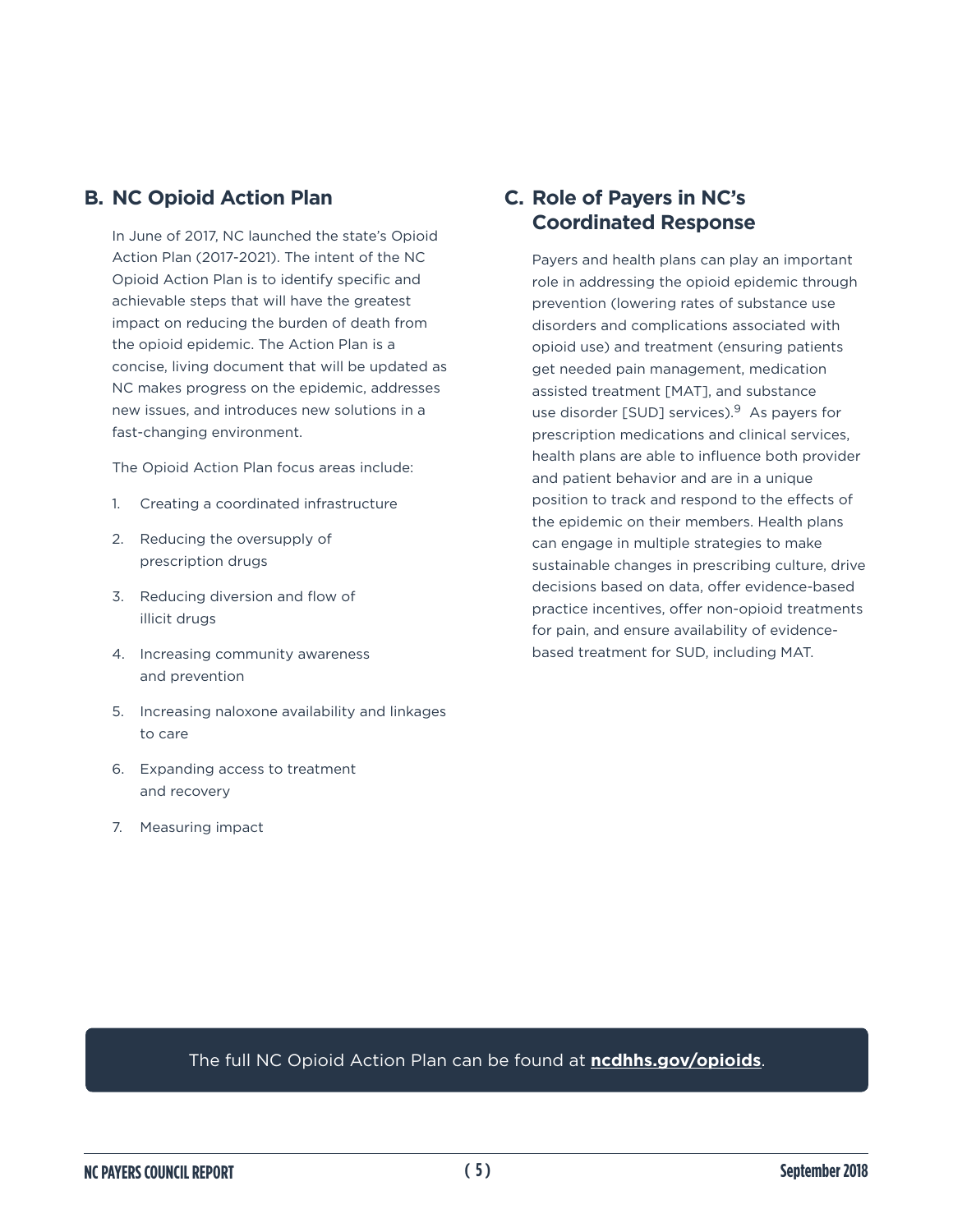# **II. NC PAYERS COUNCIL**

One of the strategies listed in the NC Opioid Action Plan is the creation of a Payers Council to identify and implement policies that reduce the oversupply of prescription opioids and improve access to substance use disorder treatment. In December 2017, the NC Department of Health and Human Services (DHHS) established the NC Payers Council to bring together healthcare payers across the state to partner on benefit design, member services, provider outreach & education, and pharmacy policies to reduce opioid use disorders, overuse, and overdose.

### **A. Goals and Objectives**

The NC Payers Council seeks to bring together public and private payers to identify, align, and implement policies that:

- Support providers in judicious prescribing of opioids and improve access to naloxone
- **•** Promote safer, more comprehensive, and evidence-informed pain management
- **•** Increase access to a continuum of care for substance use disorder treatment and recovery supports
- Engage and empower patients in the overall management of their health

To accomplish these goals, the NC Payers Council agreed to:

- Review and share best practices and work that has already been done by payers
- Identify, align, and implement policies where possible
- Develop consensus recommendations and guidance when possible

### **B. List of Participating Health Plans and Payers Council Members**

The Council is chaired by the NC State Health Director/Chief Medical Officer of DHHS, Dr. Elizabeth Cuervo Tilson, is staffed by individuals from the Office of the Secretary and the Division of Public Health, and includes representatives from the following health plans:

- Aetna
- America's Health Insurance Plans
- Blue Cross and Blue Shield of North Carolina
- Cherokee Indian Hospital
- Cigna
- Defense and Veteran's Center for Integrative Pain Management
- DHHS Division of Health Benefits (NC Medicaid)
- DHHS Division of Mental Health, Developmental Disabilities, and Substance Abuse Services
- DHHS Division of Public Health
- DHHS Office of the Secretary
- Express Scripts
- z FirstCarolinaCare
- **Humana**
- Medicare
- Prime Therapeutics
- TriCare
- United Healthcare
- Veteran's Affairs
- Office of State Human Resources' selfinsured workers' compensation program for State employees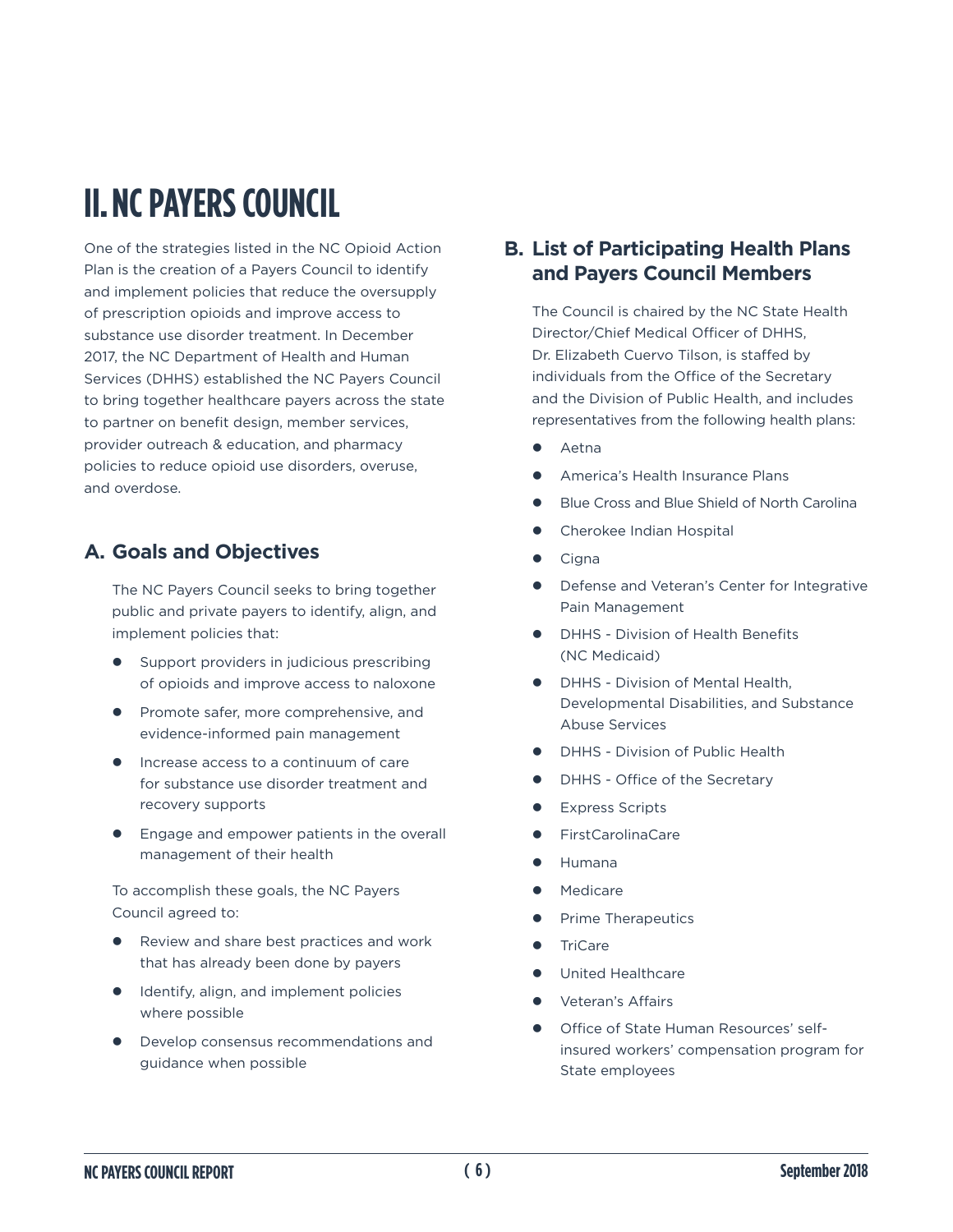### **C. Methodology**

Between December 2017 and June 2018, members of the NC Payers Council and occasional guest experts attended monthly meetings in Raleigh, NC. During the first "forming and norming" meeting, the Council reviewed the NC Opioid Action Plan, set goals and objectives for these meetings, and established group expectations about what would be accomplished over the following seven months.

The second meeting was devoted to reviewing the California Healthcare Foundation's ["Curbing](https://www.iha.org/sites/default/files/files/page/pdf_healthplansopioidchecklist.pdf)  [the Opioid Epidemic: Checklist for Health](https://www.iha.org/sites/default/files/files/page/pdf_healthplansopioidchecklist.pdf)  [Plans and Purchasers"](https://www.iha.org/sites/default/files/files/page/pdf_healthplansopioidchecklist.pdf) which served as a model and foundational reference document for NC's consensus process. Members of the Payers Council reviewed this list and discussed whether each strategy was a high or low priority for NC health plans and if there was an opportunity for consensus or change in each topic area.

Subsequent meetings were devoted to exploring these prioritized topics, establishing a shared understanding of best practices, learning about what NC health plans were already successfully doing in each area, and suggesting potential strategies to fill identified coverage gaps and mitigate anticipated challenges. At the final meeting, the Payers Council reviewed the list of suggestions from past meetings and selected specific recommendations that most members felt would have a significant positive impact on the opioid epidemic in NC and that they would be willing to take into consideration for their own health plans. This final summary document was completed in September 2018 and was approved by Council members for public distribution.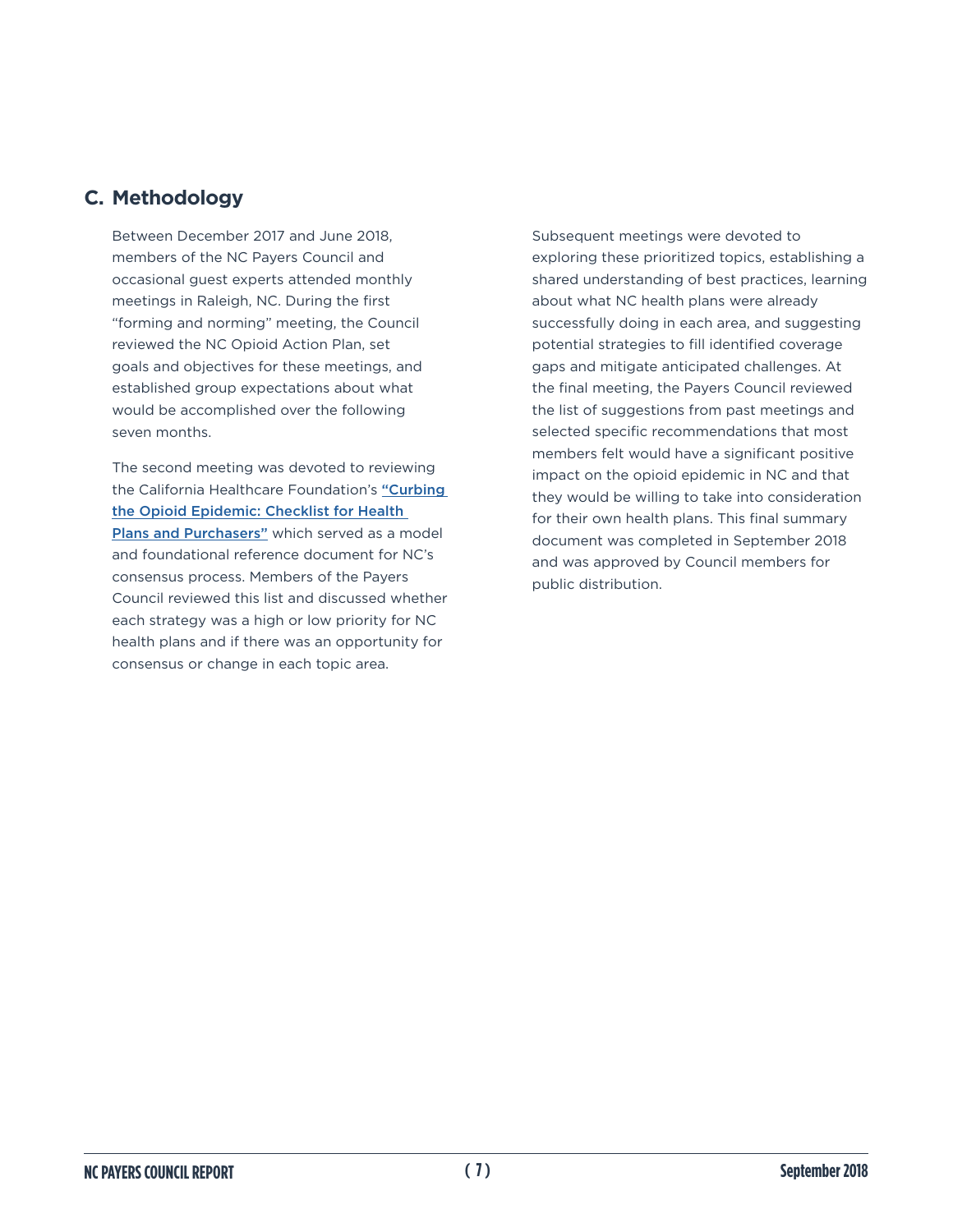# **III. EVIDENCE-BASE AND MEETING DISCUSSION**

Section III details the evidence base and discussions that guided the Payers Council recommendations listed in Section IV. They are divided into five categories: (1) Pain Treatment, (2) Naloxone Access, (3) Substance Use Disorder Treatment, (4) Data Analytics, and (5) Provider and Patient Education. It also includes Payer Highlights that illustrate some of the innovative policies of Council members.

### **1. Pain Treatment**

### **Formulary Strategies for Opioid Prescriptions**

Risk of overdose increases when opioid prescriptions have long duration (e.g., multiweek supply), higher doses (≥50 morphine milligram equivalents [MMEs] per day), or are in the extended-release form.<sup>10</sup> The CDC [Guideline for Prescribing Opioids for Chronic](https://www.cdc.gov/mmwr/volumes/65/rr/rr6501e1.htm)  [Pain](https://www.cdc.gov/mmwr/volumes/65/rr/rr6501e1.htm) recommends leveraging formulary policies as a utilization management strategy to mitigate the risk of opioid use.<sup>11</sup> Through formulary restrictions, pharmacy edits, and quantity limits, both public and private payers have succeeded in reducing inappropriate opioid prescriptions.12,13 North Carolina's Strengthen Opioid Misuse Prevention Act (NC STOP Act, S.L. 2017-74) enacted quantity limits for initial opioid prescriptions for acute pain, effective January 2018. Formulary guidelines aligned with CDC recommendations and the NC STOP Act have the potential to curb unsafe opioid prescribing practices.

### **Payer Highlight: Blue Cross NC**

Effective April 1, 2018, Blue Cross NC began limiting first-time prescriptions of short-acting opioids to a seven-day maximum supply. After that first prescription, Blue Cross NC members can fill future prescriptions for a larger supply if it is appropriate. This policy was meant to lower the risk of chronic opioid use and limit the number of unused opioids that can wind up being misused, whether intentionally or not.

### *Key Features of the CDC's Guideline for Prescribing Opioids for Chronic Pain*

- Use non-pharmacologic interventions or nonopioid medications first
- **•** Before initiating opioids, establish treatment goals with patient
- Prescribe immediate release instead of longacting opioids
- Prescribe the lowest effective dosage
- Prescribe no more than the quantity needed, typically for less than 3-7 days
- Avoid concurrent opioid and benzodiazepine use
- Reevaluate risk vs. benefits often, taper or discontinue opioids when necessary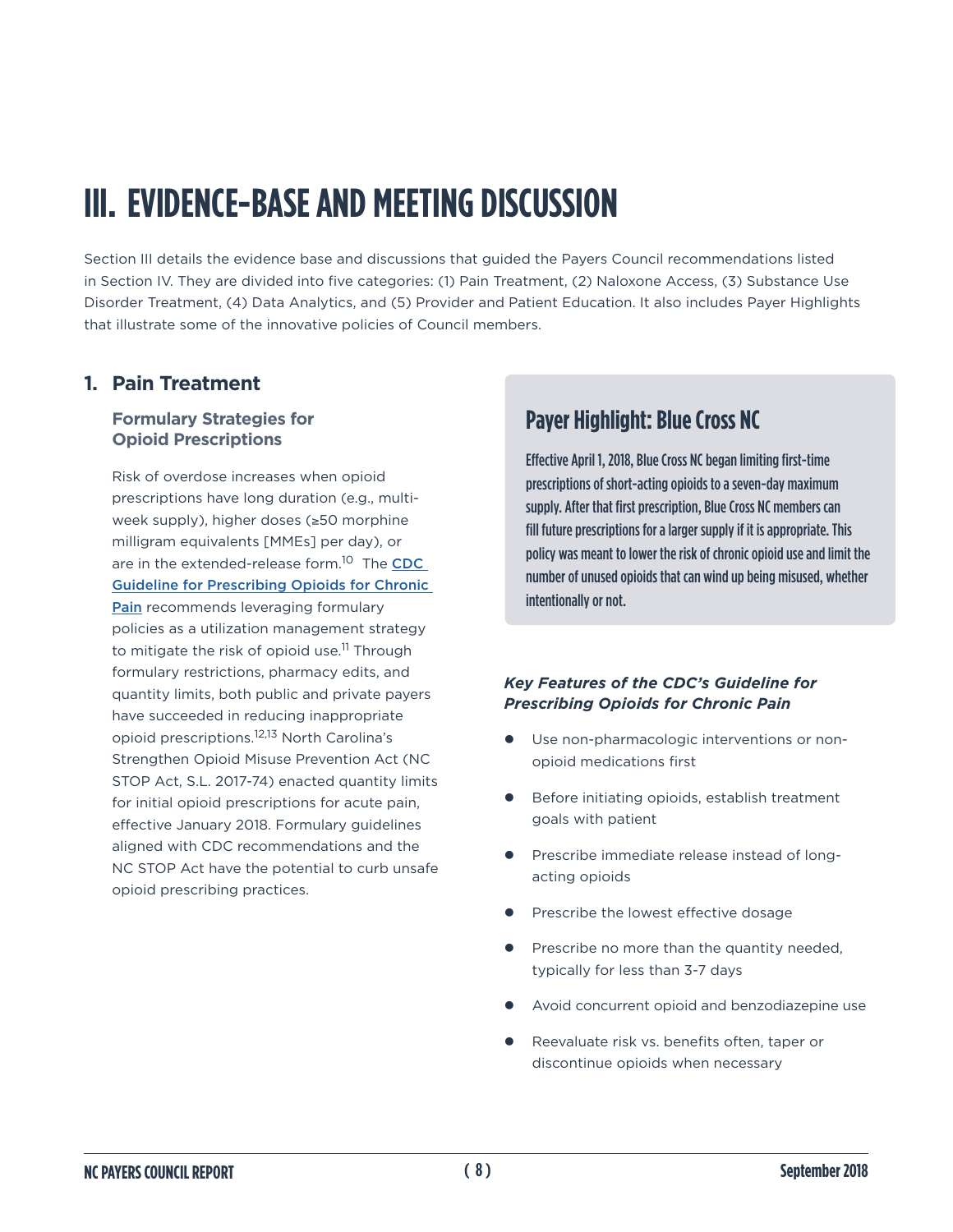### **Discussion**

The Payers Council discussed additional formulary strategies that align with the CDC guideline, including formulary dose limits (total MMEs) with prompt authorization review to manage exceptions, authorization requirements for ongoing treatment after first fill to limit progression to chronic use, limiting the use of methadone as a treatment for acute pain, and point-of-care and point-of-sale prescribing alerts.

### **Payer Highlight: NC Workers Compensation Rules**

NC workers' compensation payers follow the NC Industrial Commission Rules for the Utilization of Opioids (effective May 1, 2018). The goal of these Rules is to deter the use of opioids and to prevent the progression of workers from acute to chronic treatment of pain with opioids. The Rules require providers to document that non-pharmacological and non-opioid therapies are insufficient to treat pain before prescribing opioids and set a dosage limit of 50 MME/day for acute pain and 90 MME/day for chronic pain, among other requirements.

### **Non-Opioid Pharmacologic and Non-Pharmacologic Treatment**

According to the CDC guideline, treatment for chronic pain should be multi-faceted and tailored to the needs of the individual patient.<sup>11</sup> Numerous studies have concluded that a multi-modal, interdisciplinary approach may provide better pain relief than any one single intervention.<sup>14,15,16,17</sup> Optimal strategies may use multi-modal non-opioid therapies earlier in the pain treatment plan before the pain condition progresses from acute to chronic. Non-pharmacologic, evidence-based approaches like physical therapy and chiropractic interventions may be effective in treating chronic pain.<sup>11,18,19</sup> Lack of adequate benefits and coverage can result in high out-of-pocket costs for patients for these non-opioid treatments for pain.

In June 2018, the Agency for Healthcare Research and Quality (AHRQ) released a [comparative effectiveness review](https://effectivehealthcare.ahrq.gov/sites/default/files/pdf/nonpharma-chronic-pain-cer-209.pdf) on non-invasive, non-pharmacologic treatments for common chronic pain conditions.<sup>19</sup> The findings of the report describe interventions that improved function and/ or pain for at least 1 month after treatment (see list below). The authors did note, however, that most effects were small, that long-term evidence was sparse, and that additional comparative research on sustainability of effects is needed. There was no evidence suggesting serious harms from any of the interventions studied, however, the authors also noted that data on harms were limited. The authors discussed developing payment and reimbursement policies that expand access to nonpharmacologic treatment modalities. The report states that "given heterogeneity in chronic pain, variability in patient preferences for treatments, and differential responses to specific therapies in patients with a given chronic pain condition, policies that broaden access to a broader array of effective nonpharmacological treatments may have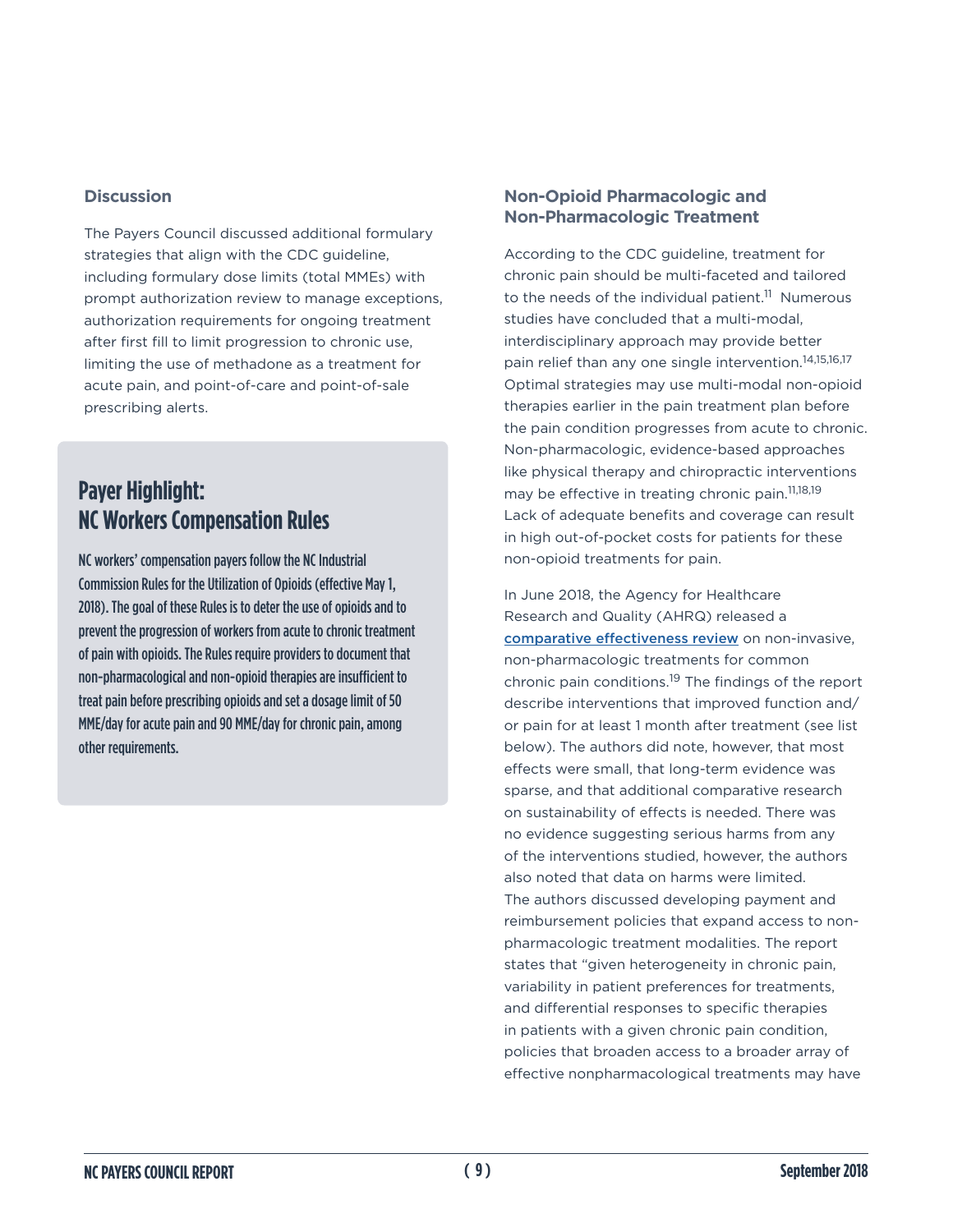greater impact than those that focus on one or a few therapies." The American College of Physicians has also created an evidence-based clinical practice [guideline](http://annals.org/aim/fullarticle/2603228/noninvasive-treatments-acute-subacute-chronic-low-back-pain-clinical-practice) for the treatment of acute, subacute, and chronic back pain. This guideline focus on noninvasive therapies and non-opioid pharmacologic treatment.20

### *AHRQ Summary of Evidence on Non-invasive, Non-pharmacologic Chronic Pain Treatments*

- **Exercise:** Effective for chronic low back pain, chronic neck pain, knee osteoarthritis, hip osteoarthritis, fibromyalgia
- **Psychological therapies, including cognitive behavioral therapy:** Effective for chronic low back pain, fibromyalgia
- **•** Spinal Manipulation (Chiropractic): Effective for chronic low back pain, chronic tension headache
- Low-level laser therapy: Effective for chronic low back pain, chronic neck pain
- **Massage:** Effective for chronic low back pain, fibromyalgia
- **Acupuncture:** Effective for chronic neck pain, chronic low back pain, fibromyalgia
- **Multi-disciplinary rehab:** Fibromyalgia, chronic low back

To promote access to comprehensive biopsychosocial pain treatment, the American Academy of Pain Medicine (AAPM) created a position statement on **Minimum Insurance Benefits** [for Patients with Chronic Pain](http://www.painmed.org/files/minimum-insurance-benefits-for-patients-with-chronic-pain.pdf). To reduce use of opioids and unnecessary procedures, the AAPM advocates for the following coverage framework for all patients: medical management, evidence-based interventional treatment, ongoing psychologic therapies, interdisciplinary care, and complementary and integrative medicine.<sup>21</sup> Review for evidencebased practice and clinical efficacy is critical.

### **Payer Highlight: Aetna\***

### **Sample Coverage Policies**

Medical Massage - Cover as adjunct therapy to other therapy for:

- Acute pain, acute exacerbation of chronic muscular pain, and some chronic low back pain
- No indications for long-term massage therapy.

Chiropractic Care - Cover four visits in first two weeks and re-evaluate before additional visits for chronic back or neck pain.

Acupuncture - Initially up to six visits or up to four weeks with documentation of improvement to justify continued care for:

- Chronic neck or low back pain (12 weeks duration)
- Chronic headache (12 weeks)
- Adjunctive therapy for osteoarthritis of knee or hip
- Post-operative dental pain or TMJ disorders.

\* Varies by line of business and state

### **Discussion**

The Payers Council discussed evidence-based nonopioid pharmacologic therapies, including nonsteroidal anti-inflammatory drugs, acetaminophen, muscle relaxants, anti-seizure medications, antidepressants, corticosteroids, and various topical treatments.11,14-18 The Council discussed stepped care models as an effective method of quality pain management—providing the right treatment at the right level for the complexity of the pain. Individualized care pathways can be created for patients with a bundled set of services available to patients according to their perceived pain levels and clinical criteria.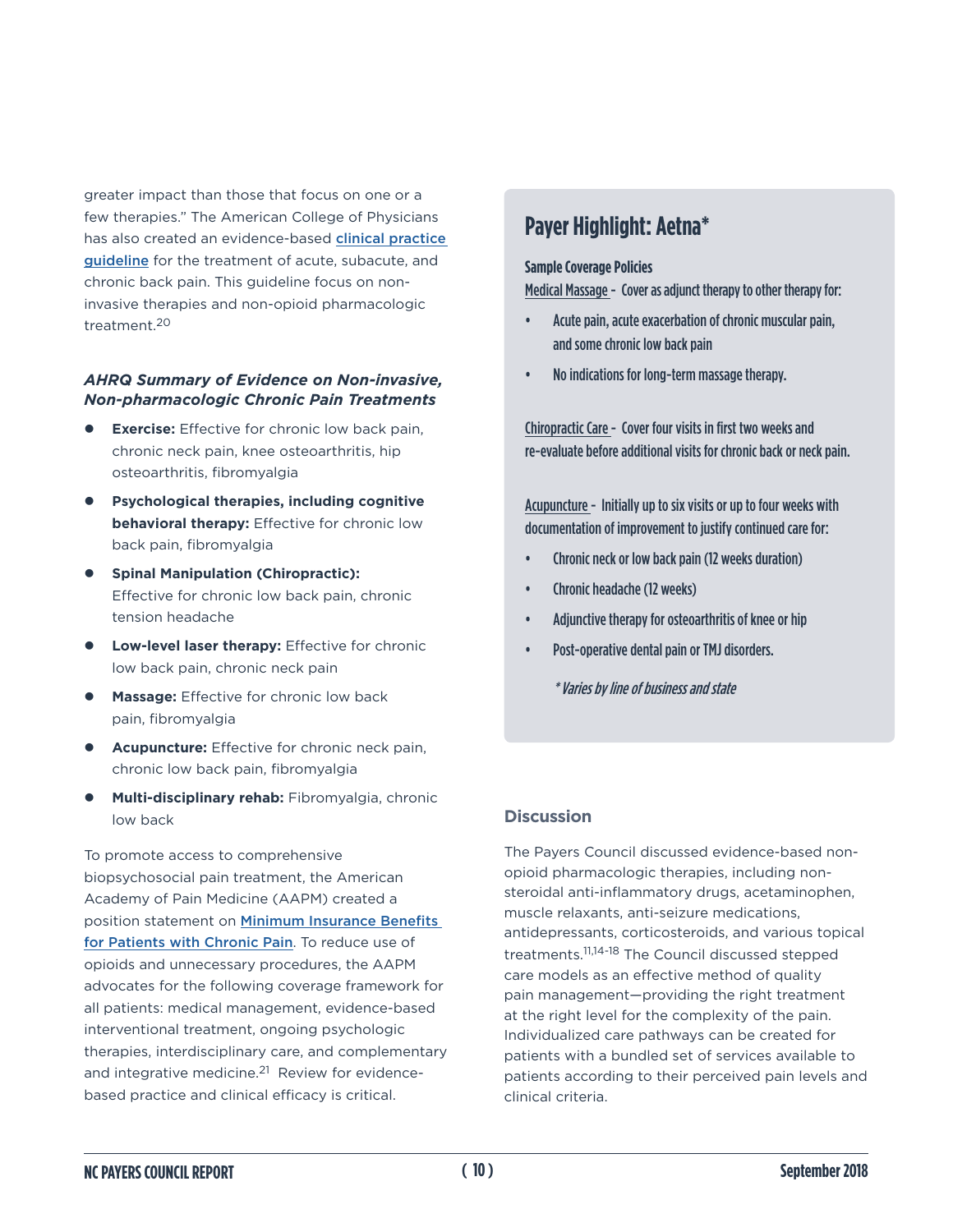### **Pain Management Specialists**

Also discussed by the Payers Council was the possibility of identifying pain management specialists in a way that would allow payers to stratify policies or coverage for this group of providers. However, Council members concluded that it would be challenging and impractical to create such an identification system given the wide variety of practitioners who engage in pain management. The concept of a "gold card" status may be more feasible; this could be given to providers with a track record of prescribing that was consistent with clinical guidelines and used by payers for referrals and preferential treatment regarding reimbursement or prior authorization policy.

### **Urine Drug Screening**

Payers reviewed evidence on urine drug screening (UDS), which is used to monitor a patient's compliance with opioid therapy, identify misuse or concurrent use of risky drugs, and aid prescribers in decision-making regarding the treatment plan. UDS has been found to be underutilized by some physicians (only 8% of opioid prescribers in one study) who could be using UDS as a risk mitigation tool that can provide early detection of drug misuse.22 Appropriate use of UDS can build trust among the patient and provider and promote safe use of opioids. In other settings, there may be overutilization of UDS which can result in large out of pocket costs to patients (\$211-\$363).<sup>23</sup> In addition, UDS is costly to payers, with one Kaiser Health and Mayo Clinic analysis revealing that Medicare and private insurers spent an estimated \$8.5 billion a year on UDS between 2011 and 2014.<sup>24</sup> The Council had an in-depth discussion on the potential benefit of aligning coverage policies and limits of UDS with the clinical risk of the patient. However, it was concluded that—presently—this type of utilization management would be difficult to operationalize in a standard manner across all payers.

### **Payer Highlight: Military Health System**

The [Defense & Veterans Center for Integrative Pain Management](http://www.dvcipm.org/clinical-resources/) is a robust multi-modal pain management program and provides a variety of publicly available tools and resources.

The Defense Health Agency's stepped-care model consists of:

- **1. Primary Level** Patient-centered medical home. Primary care providers with suitable education, and tools for evidencebased and patient-centered pain management.
- **2. Secondary Level** Medical Neighborhood. More resources with which the primary care provider can integrate and connect, e.g., behavioral health specialist, pharmacist, physical and occupational therapy, care coordination, ECHO.
- **3. Tertiary Level** Inter-disciplinary pain management clinic. Case manager, pharmacist, health psychologist, addiction specialist, physical therapist, acupuncturist, and complementary and integrative therapies.

There can be criteria to determine which patients move to higher levels [e.g., pain severity, mood disorders, opioid dosage or length of prescription (>90 MME or >90 days) concurrent medications, treatment refractory (> 6 months of pain), decreased functionality, sleep quality, emergency department visits].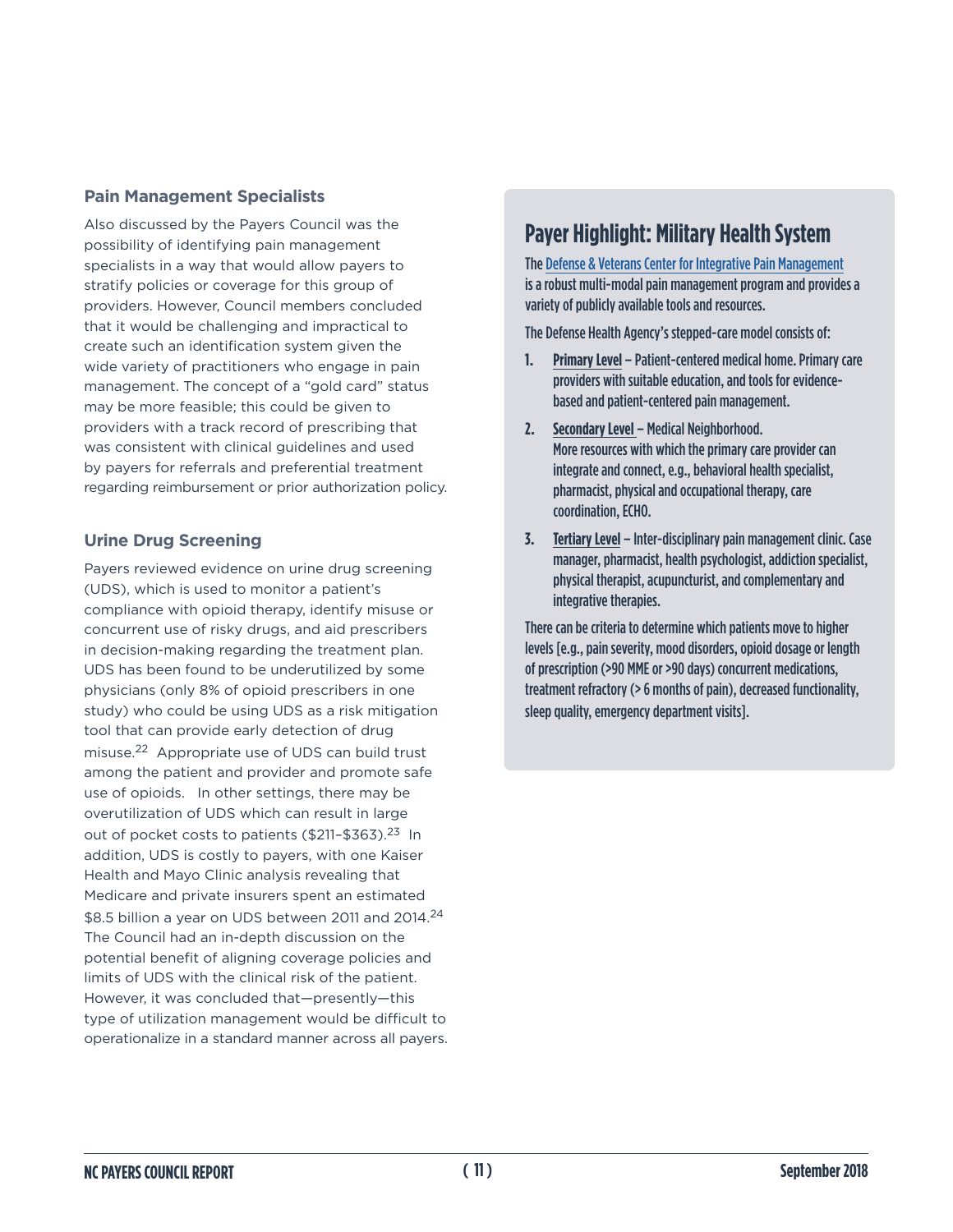### **2. Naloxone Access**

Increased community availability and targeted distribution of the opioid reversal drug naloxone has been shown to decrease overdose deaths.<sup>25</sup> The CDC recommends co-prescribing naloxone to patients when factors that increase risk for overdose are present. Risk factors include a history of SUD or overdose, opioid dosages > 50 MME/day, or concurrent opioid and benzodiazepine use.23

The 2016 Coffin study demonstrated that naloxone co-prescribing for patients receiving long-term opioids for chronic pain decreased emergency department visits and health care costs.26 However, one study found that primary care providers cited lack of education and payer logistics as barriers to naloxone prescribing.<sup>27</sup> Decreasing coverage barriers such as costsharing requirements and increasing provider education on co-prescribing of naloxone, along with the **NC State Health Director's Standing** [Order](https://www.naloxonesaves.org/files/2018/03/2018-Standing-Order.pdf) for Naloxone could increase availability of the life-saving medication. Payers have also placed naloxone on their preferred drug or preventive medicine plan.

### **Discussion**

The Payers Council also discussed:

- Provider and pharmacist education on the State Health Director's standing order for dispensing naloxone
- Patient education to take away the stigma of receiving naloxone. People who are at risk of overdose due to high opioid doses, dangerous drug combinations, or underlying medical conditions may not recognize their vulnerability and may believe that naloxone is intended only for illicit drug users or those misusing prescription drugs.
- System design that includes pharmacy or provider alerts that advise a naloxone prescription when a patient meets certain high-risk criteria. This could be facilitated through prescription monitoring programs like the North Carolina Controlled Substance Reporting System, claims data, and electronic medical records.

### **Payer Highlight: Aetna**

Effective January 1, 2018, Aetna was the first national payer to waive the co-pay for naloxone for fully insured commercial members once their deductible has been met.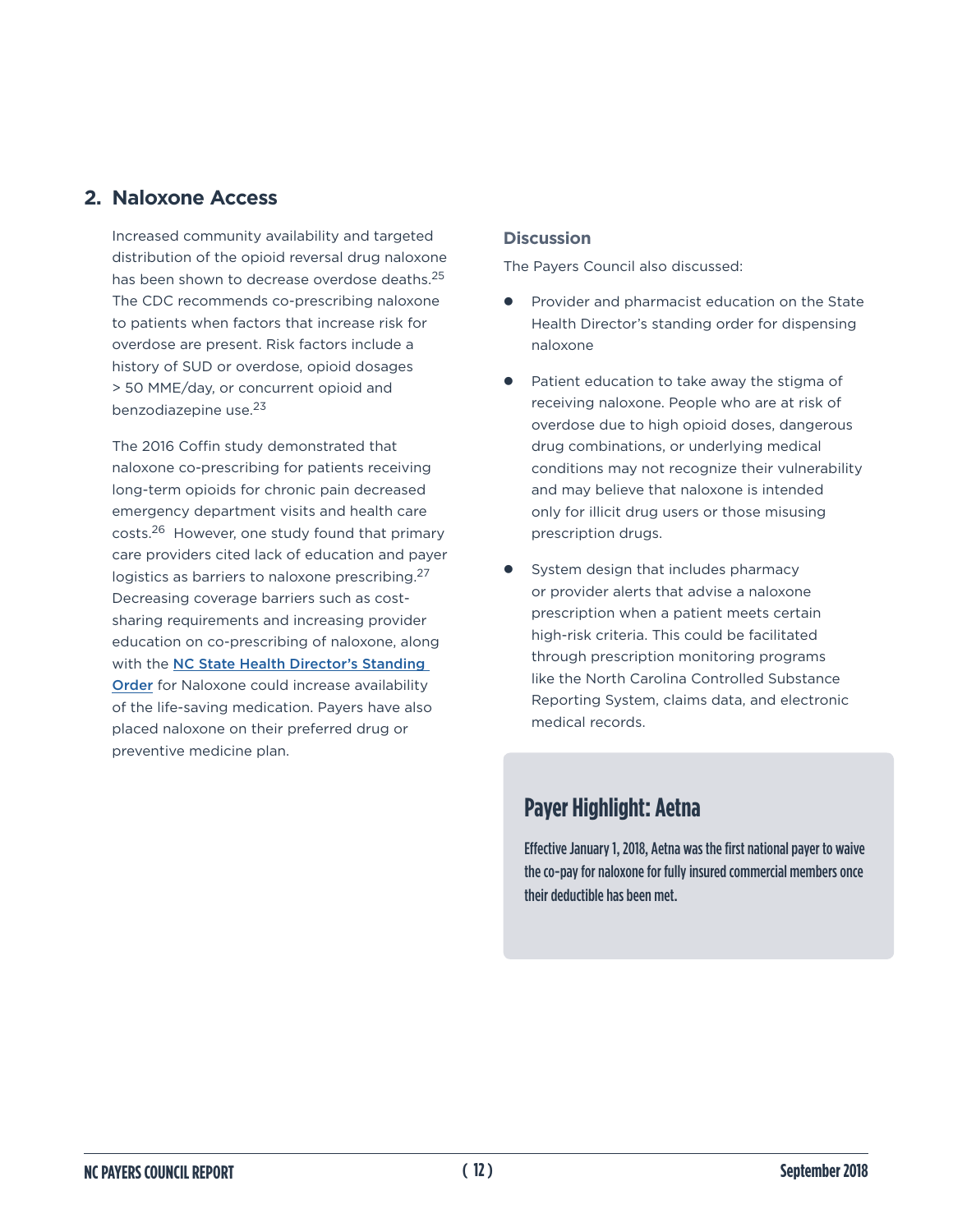### **3. Substance Use Disorder Treatment**

### **Medication-Assisted Treatment**

Medication-assisted treatment (MAT) combines medication, such as methadone, buprenorphine, or naltrexone, with behavioral therapy and is one of the most effective treatments for opioid use disorder (OUD).28 MAT can decrease withdrawal symptoms, lessen cravings, improve treatment retention, and increase survival.<sup>29</sup> In addition, MAT reduces illicit use of opioids and risky behaviors associated with HIV and Hepatitis C transmission.<sup>29</sup> A recent study has demonstrated that treatment for OUD with buprenorphine or methadone can decrease OUD-related mortality, as well as all-cause mortality.30 MAT has been shown to decrease cost for Medicaid beneficiaries by reducing health care utilization, prolonging periods of abstinence, and decreasing overdoses.<sup>31</sup> Despite the evidence in support of MAT, there is evidence to suggest under-utilization among patients who may benefit from MAT. National data from 2014 reported that less than 40% of adults with OUD receive MAT.28 A lack of insurance may have been a contributed to this finding, as it pre-dated the Affordable Care Act. However, the recent study on OUD-mortality included only insured patients in Massachusetts and reported only 30% of patients received any MAT after a non-fatal overdose.30 Stigma, inadequate funding, coverage barriers, and insufficient numbers of MAT-trained providers may all contribute to

national underutilization.28 In order to prescribe buprenorphine to treat OUD in an office-based setting, providers must receive specialized training and obtain a waiver from the federal government under the Drug Addiction Treatment Act (DATA) of 2000.

### **Discussion**

The group discussed strategies to increase access to MAT including:

- Eliminating prior authorization for MAT. Most NC payers have done so and others are streamlining prior- authorization processes
- Minimizing or waiving co-pays (e.g., by placing MAT formulations on the preventive medicine plan or the preferred drug list)
- Providing incentives to encourage providers to receive the DATA 2000 waiver to increase the number of providers eligible to prescribe MAT
- Developing coverage opportunities for treatment provided by federally certified Opioid Treatment Programs.

### **Payer Highlight: NC Medicaid**

In November 2017, NC Medicaid removed the prior authorization requirement for Suboxone film.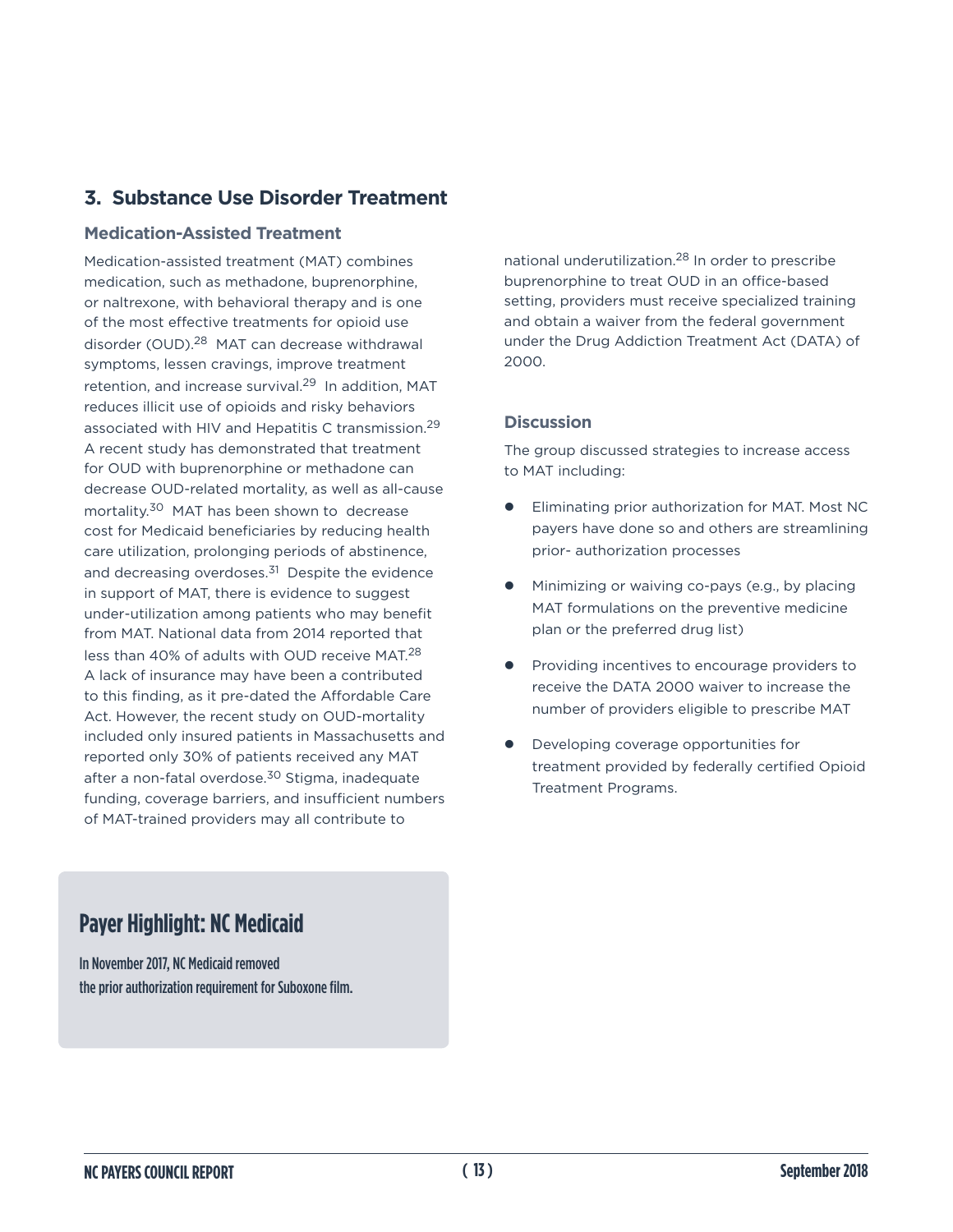### **Emergency Department to Treatment Linkages and Peer Support**

Peer support specialists (PSS) are individuals in recovery who use their lived experience with SUD and/or behavioral health concerns to support those with OUD and engage them in treatment. Peer support specialists have been successful in reducing emergency department visits and hospitalizations, reducing relapse rates, decreasing criminal justice involvement, and improving housing stability among those with substance use disorders.<sup>32</sup> Development of the PSS workforce and payment systems that incorporate peer support are a promising practice of linking individuals to addiction treatment, especially after a near-fatal opioid overdose event. After an emergency department admission, many overdose survivors are put on long waiting lists for treatment programs and fall through the cracks after discharge. An emergency department is often an individual's only interaction with the health system, so timely referral and initiation of treatment could be an effective strategy to help individuals engage in recovery.<sup>33</sup> Integration of peer support into emergency department could increase engagement in substance use treatment. The Council discussed PSS as part of hospital or bundled payments but emphasized the need for a service definition to cover this role and relevant activities.

### **Screening, Brief Intervention, and Referral to Treatment (SBIRT)**

Screening, Brief Intervention, and Referral to Treatment (SBIRT) is an approach to early identification and intervention for people who are using or are at risk for misusing substances. After screening, a 15-20 minute counseling session is undertaken to inform the patient of his or her risks and, if indicated, explore the readiness of the patient to seek treatment.<sup>34</sup> SBIRT can be provided by a variety of different health professionals in any medical or community setting. Training and reimbursement are both likely important for the

### **North Carolina Highlight: Pilot Program for Peer Support in Emergency Departments**

In May 2018, the NCDHHS and the North Carolina Healthcare Association launched \$1.37 million in grants to six hospitals to support the integration of PSSs into their emergency departments. The state recognizes that high rates of non-fatal overdoses make NC emergency departments the first point of contact for many with OUD and an opportune place for PSSs to link individuals with immediate treatment, harm reduction, and recovery services.

adoption of SBIRT by providers. The American Medical Association (AMA) has identified and approved several billing codes that would allow for SBIRT reimbursement<sup>35</sup>

### *American Medical Association - Screening, Brief Intervention, and Referral to Treatment (SBIRT)* <sup>38</sup>

**Medicaid and Commercial Insurance:** CPT Code 99408 (SBIRT 15-30 mins, \$33.41) and 99409 (SBIRT > 30 mins, \$65.51)

**Medicare:** Code G0396 (SBIRT 15-30mins, \$29.42) and G0397 (SBIRT > 30 mins, \$57.69)

### **Other Codes**

**Medicare:** G0442 (Screening for alcohol misuse in adults, one time per year, prevention) and G0443 (Up to four, 15 minute behavioral counseling interventions per year for those who screen positive for alcohol misuse)

**Medicaid:** H0049 (Alcohol and/or drug screening) and H0050 (Alcohol or drug brief intervention).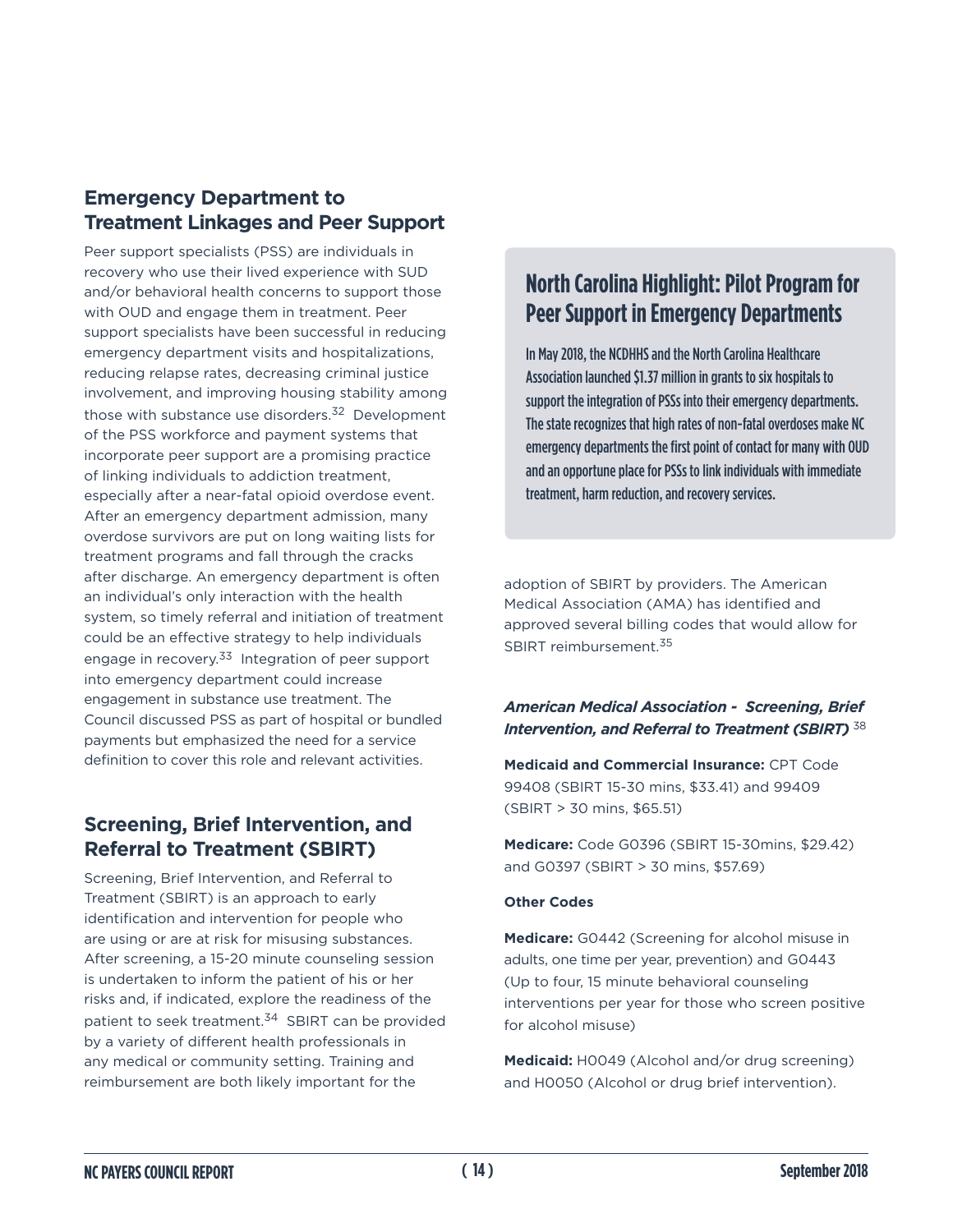### **Alternative Payment Models for Substance Use Treatment**

Payment system reform in substance use treatment has the potential to increase access to quality services, contain costs, and ensure adequate financial support for providers. Alternative payment models (APMs) like bundled payments can allow for team-based care and decrease barriers by having a single co-pay for bundled treatment services. Several states have introduced innovative treatment models and alternative payment methodologies, including [Vermont Medicaid's Hub and Spoke Model](https://www.achp.org/wp-content/uploads/Vermont-Health-Homes-for-Opiate-Addiction-September-2013.pdf), [Massachusetts's Nurse Managed Care](https://www.ncbi.nlm.nih.gov/pmc/articles/PMC3059544/pdf/nihms240250.pdf)  [Model](https://www.ncbi.nlm.nih.gov/pmc/articles/PMC3059544/pdf/nihms240250.pdf), the [Co-OP Model](http://www.atforum.com/pdf/AHSRpublishedabstract.pdf) in Baltimore, and Maryland [Medicaid's rebundling initiative](https://health.maryland.gov/bhd/Documents/Rebundling Initiative 9-6-16.pdf) for Opioid Treatment Programs. A 2017 evaluation of the Hub and Spoke system showed an increase in DATA waivered physicians, a 73% treatment penetration, and dramatic decreases in opioid use (including among intravenous drug users), emergency department visits, and overdoses.<sup>36</sup>

In April 2018, the American Society of Addiction Medicine and the American Medical Association introduced a new alternative payment model, the Patient-Centered Opioid Addiction Treatment model, or "P-COAT" (see box). Examples of many alternative payment models in behavioral health can be found in this overview by the Scattergood Foundation.

### **Payer Highlight: Tricare Bundled Payment for Treatment at Opioid Treatment Programs (OTPs)**

Methadone OTPs are reimbursed with a weekly, bundled payment that covers the cost of the drug and any medical or psychosocial support services that are provided. The rate is \$126 (based on estimated \$3/day for the medication and \$15/day for the support services) and the cost-sharing for a Prime Retiree beneficiary is \$12/week.

### *Alternative Payment Model at a Glance: P-COAT for Medication-Assisted Treatment*

The Patient-Centered Opioid Addiction Treatment model is endorsed by the American Medical Association and the American Society of Addiction Medicine.

Payment is separated into two treatment phases: a one-time bundled payment for Initiation of MAT (IMAT) and a monthly bundled payment to support Maintenance of MAT (MMAT). IMAT payment is higher than MMAT to support the evaluation, diagnosis, and treatment initiation in the first month. MMAT payment is a monthly payment to cover medication, counseling, and case management. The payment varies within the three options for care delivery: (1) a DATA-waivered physician with a consulting addiction specialist, (2) an addiction specialist who treats the patient in conjunction with a coordinated, multidisciplinary team, or (3) a single organization that acts as the treatment team. Enhanced payments are allowed for more complex patients or providers that utilize telehealth technology.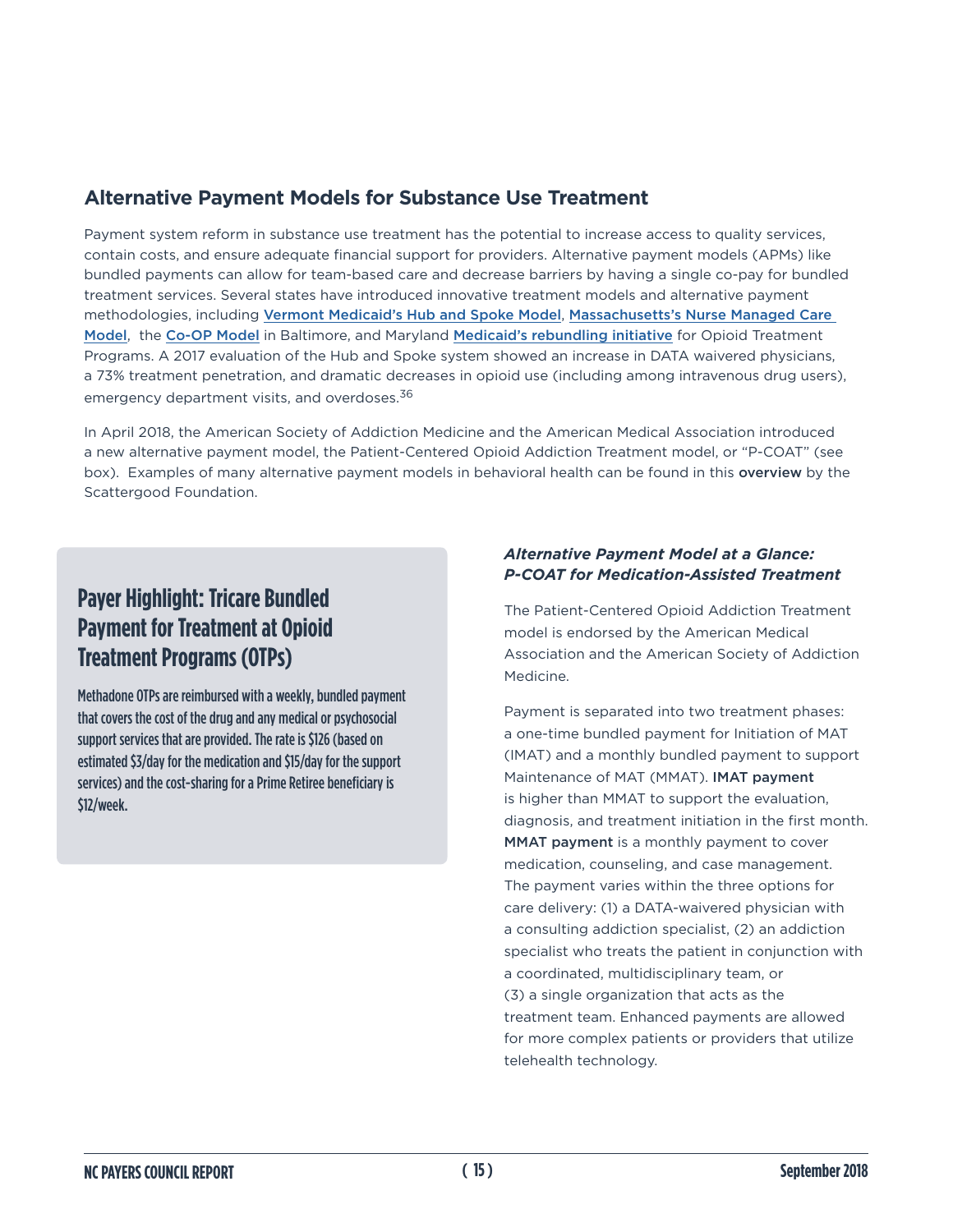### **Discussion**

The Payers Council also discussed valuebased payment and the need to develop robust risk-based strategies encompassing behavioral health diagnoses and treatment and incorporating social factors. Insufficient riskadjustment could worsen health disparities, disenfranchise vulnerable patients, and decrease resources to providers caring for high-risk populations. There is also a need to further develop and refine meaningful metrics to drive high-quality care and recognize and reward high-quality care providers, especially those who care for those most in need. In June 2018, North Carolina state law was changed to permit commercial insurers to explore value-based payment options for the first time.

### **Payer Highlight: Cigna**

Cigna uses outcome and cost-efficiency measures to identify substance use disorder treatment providers as "designated" providers, thereby educating its members and helping them consider quality and cost-efficiency when choosing a facility.

### **Telemedicine**

Telehealth services are an effective technology for treating alcoholism, depression and PTSD. Although there is insufficient evidence on the telemedical treatment of OUD, telehealth services have decreased hospitalizations, reduced negative symptoms, increased satisfaction with treatment, and improved treatment adherence in other behavioral health conditions.37 Telemedicine is emerging as a promising method of expanding MAT to rural or hard-to-reach populations.

As noted above, to prescribe buprenorphine for MAT in an office-based setting, providers must obtain a DATA waiver. However, 90% of DATAauthorized physicians practice in urban areas, leaving 30 million Americans in rural counties where there is no MAT prescriber.<sup>38</sup> Telemedicine has the potential to increase access to life-saving

substance use treatment in rural areas. Barriers to widespread adoption of telemedicine include, restrictions on provider types and qualifying originating sites, credentialing requirements, and lack of comprehensive broadband access. Payers can increase access to substance abuse treatment by designing comprehensive coverage for delivery of telehealth treatment of substance use disorders.

Even after DATA waiver completion, many providers believe they need more education and practice mentoring when caring for MAT patients. Telemedical programs like the **[ECHO project](https://echo.unm.edu/)** can connect providers, especially those practicing in rural areas, with addiction specialists. Payers can fund or incentivize providers to obtain DATA waivers and participate in programs like ECHO (see provider education section).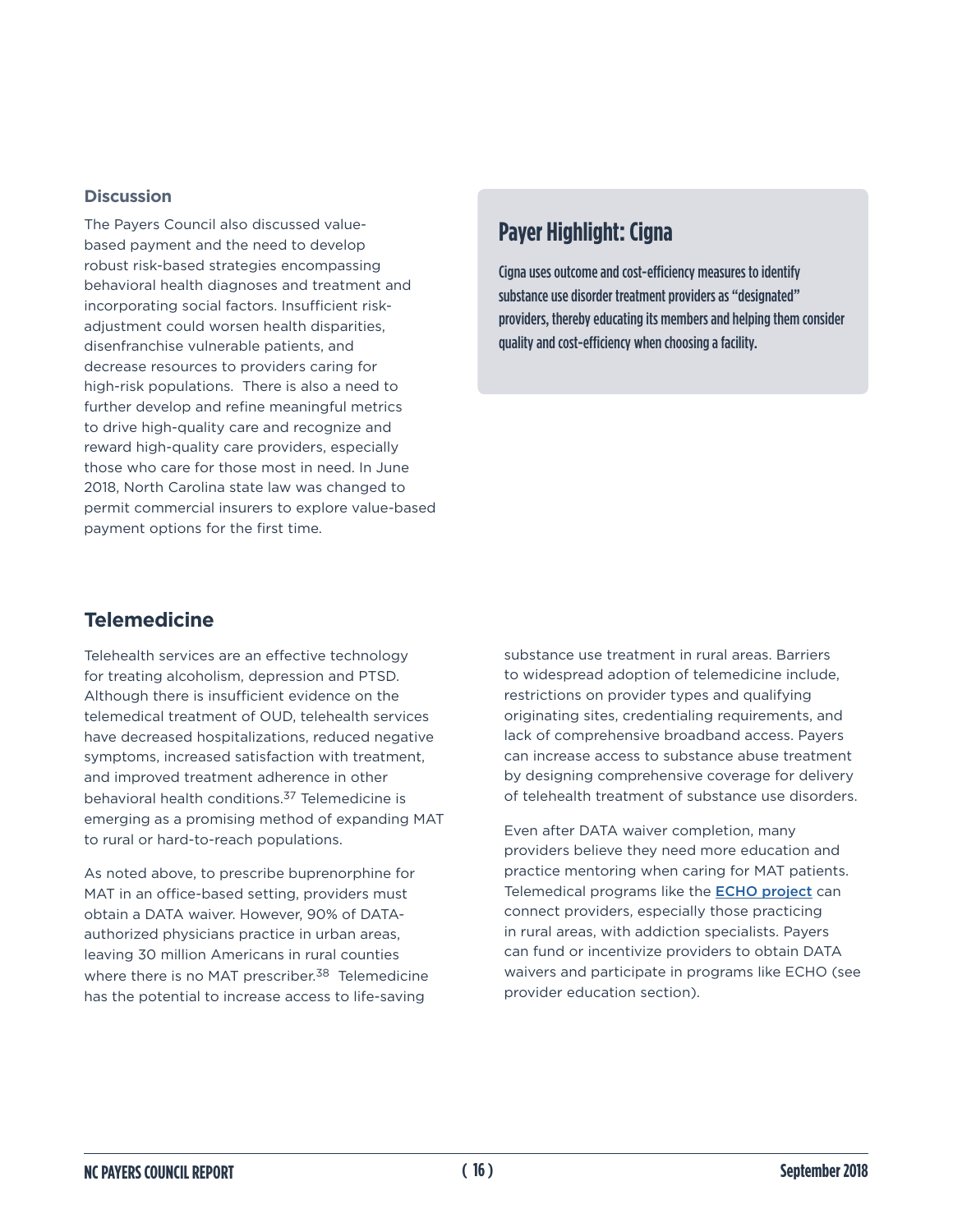### **4. Data Analytics**

Payers discussed the importance of leveraging data to inform best practices. Data analysis and surveillance can be used to support a range of important activities, including:

- **Identifying outlier patients: May identify** patients at risk of overuse or misuse and provide case management for those members. Use of provider and pharmacy lock-ins with evaluation of impact on patient safety and outcomes may be effective tools as well.
- **Identifying outlier prescribers:** May identify need for education, coaching and/or fraud investigation. Currently NCDHHS reports high prescribers to the NC Medical Board and NC Board of Nursing to investigate. Payer intervention can supplement regulatory board efforts to identify outlier prescribers.
- **Developing the evidence base:** Health systems are beginning to analyze the amount of opioid medication needed for various types of surgeries and issuing recommendations based on this data.39-40
- **Detecting emerging risk factors:** The opioid epidemic is multifaceted and quickly changing. Numerous datasets, including state surveillance data and claims data, can be used to identify emerging risk factors in patients. This information can then drive timely interventions, for example by identifying patients in need of naloxone co-prescription or updating patient risk scores.
- **Driving performance monitoring and improvement:** Routine tracking of a set of key evidence-based prescriber indicators can be used to drive quality improvement. Several groups and organizations have individually developed sets of metrics, including America's Health Insurance Plans (AHIP), NC Medicaid,

### **Payer Highlight: Optum**

Optum has created an Opioid Dashboard of key performance metrics, including measures for prevention, pain management, opioid use disorder treatment, and maternal and child health. See Appendix I for a list of metrics. Optum will use these metrics to measure changes in prescriber behavior to align with best practices.

Optum, National Quality Forum (NQF), Pharmacy Quality Alliance (PQA), and the American College of Physicians (ACP). There was consensus that working toward having an aligned set of provider-facing metrics could foster quality improvement across all populations. The most promising measures for possible alignment include:

- $\bullet$  Initial prescribing for acute pain This measure has broad alignment, is consistent with the STOP Act, and is a PQA measure in development.
- Co-prescribing of opioids and benzodiazepines – There is broad alignment with this PQA measure.
- **•** Prescriptions for high-dose chronic opioid therapy – This is a PQA and NQF measure.
- Co-prescribing naloxone to high-risk patients – There are no current PQA or NQF metrics in this area. However, this may be an important emerging metric to consider to prevent opioid overdose deaths. Optum's metric includes Evidence of Naloxone among patients with opioid use disorder or overdose. NC Medicaid has looked at data reflective of Evidence of Naloxone within the past 24 months among patients with concurrent opioid and benzodiazepine use.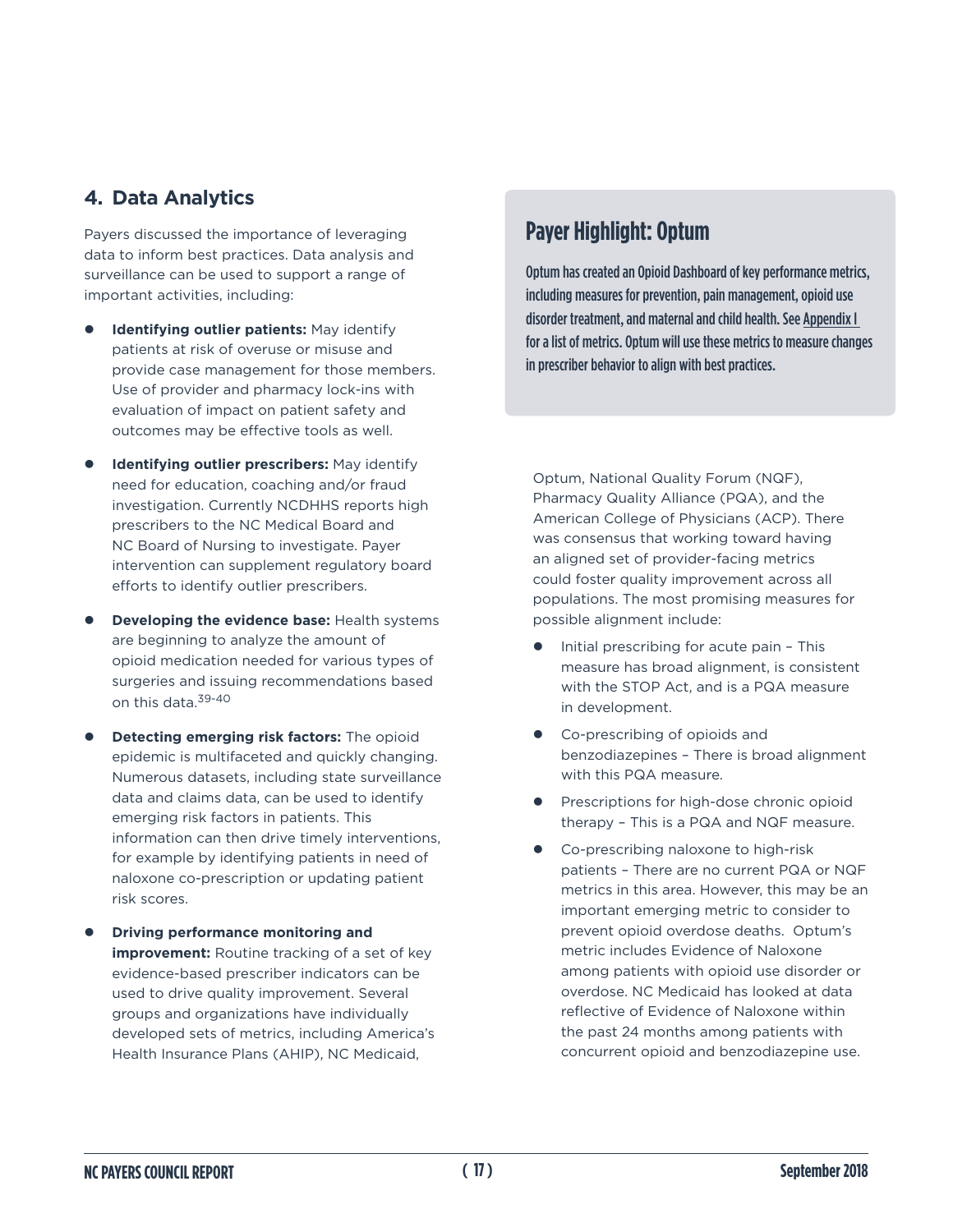To further these efforts to leverage data, there are many different resources available. Each payer collects internal data which includes information both on patients and providers. There are also available datasets which can be used for surveillance purposes, including the National Survey on Drug Use and Health [\(NSDUH\)](https://www.samhsa.gov/data/data-we-collect/nsduh-national-survey-drug-use-and-health), Medicare [Part D](https://www.cms.gov/Research-Statistics-Data-and-Systems/Statistics-Trends-and-Reports/Medicare-Provider-Charge-Data/Part-D-Prescriber.html) data, as well as the [NC Vital Statistics](http://vitalrecords.nc.gov/research.htm). Resources for treatment provider datasets include the National Survey of Substance Abuse Treatment Services [\(N-SSATS\)](https://wwwdasis.samhsa.gov/dasis2/nssats.htm) and the National Mental Health Services Survey [\(N-MHSS\)](https://wwwdasis.samhsa.gov/dasis2/nmhss.htm). Summaries of county level surveillance data on each of the Opioid Action Plan Metrics are available at the NC Opioid Action Plan [Data Dashboard](https://injuryfreenc.shinyapps.io/OpioidActionPlan/).

### **Payer Highlight: United Healthcare**

United Healthcare is using data to identify top opioid prescribers and then sending medical directors directly to the providers' practices to provide education and assistance in safer opioid prescribing.

### **5. Provider and Patient Education Resources**

### **Provider Education**

Payers can support providers' practice by linking them to continuing education, prescribing guidelines, screening tools, and other clinical resources. Education should be grounded in the CDC prescribing guidelines, including guidance on initial prescription decisions, avoiding concurrent benzodiazepine use, naloxone co-prescribing, and risk factors for progressing to chronic use of opioids.

Additional training and educational elements were identified by the Council:

- Non-opioid pharmacologic pain management (NSAIDS, acetaminophen).
- Non-pharmacologic, multi-modal treatment strategies.
- Use of tools to promote safer chronic opioid prescribing (i.e. function-based pain rating scales, such as the [Defense and Veterans Pain](http://www.dvcipm.org/clinical-resources/defense-veterans-pain-rating-scale-dvprs/)  [Rating Scale](http://www.dvcipm.org/clinical-resources/defense-veterans-pain-rating-scale-dvprs/), and making timely referrals to specialists using stepped care model).

### **Discussion**

The Council reviewed available tools to support evidence-based practice, including the [NC Governor's Institute's opioid website](http://governorsinstitute.org/opioid/) (see box), Project ECHO (see box), and the previously mentioned resources from the Mayo Clinic, American College of Physicians, and the American Academy of Pain Medicine. The North Carolina Medical Board has also implemented a safe prescribing CME requirement and the Safe Opioid Prescribing Initiative with the intent of proactively identifying and educating providers on safer opioid prescribing habits.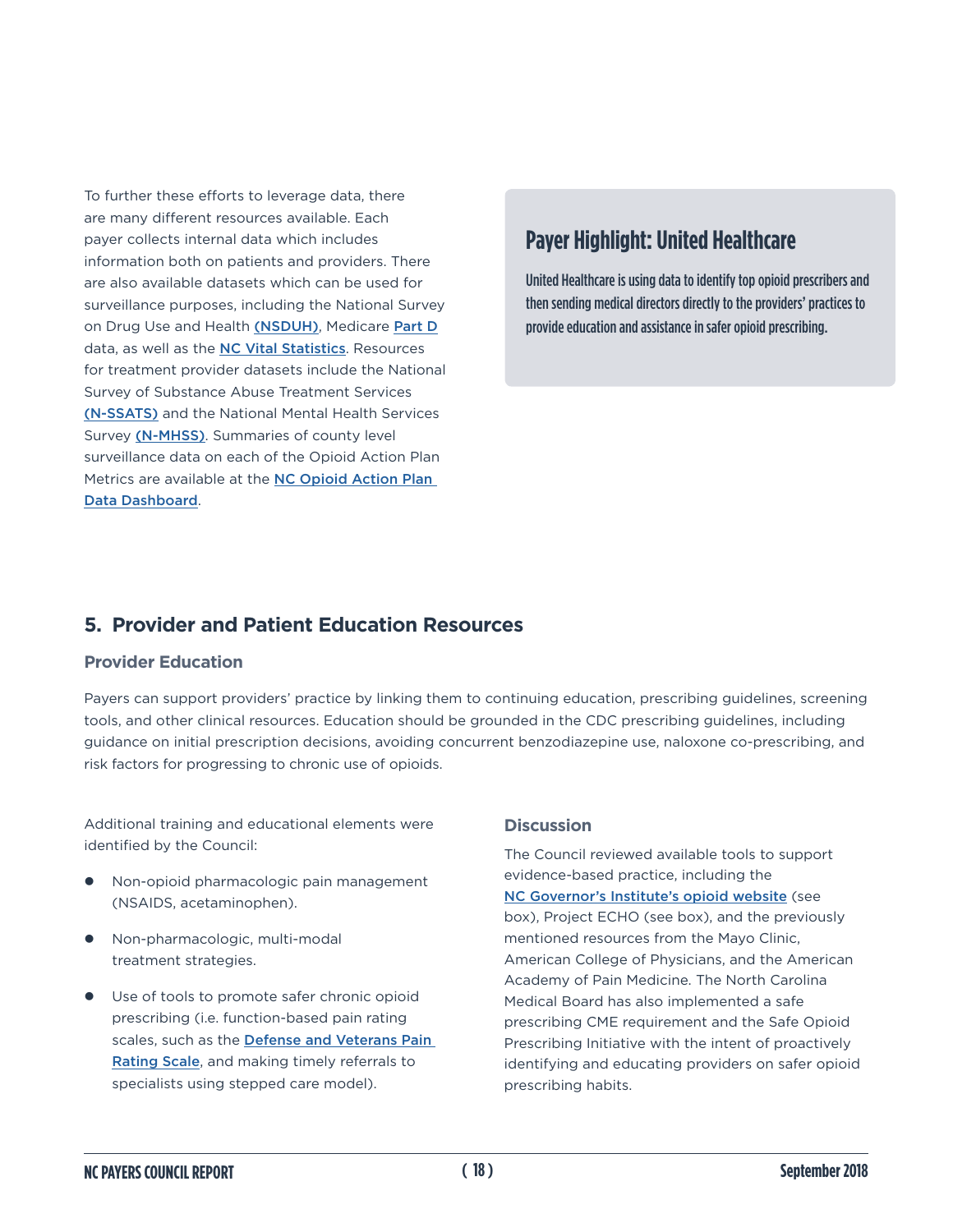### *North Carolina Resource Highlight for Providers and Patients: The Governor's Institute*

The Governor's Institute, a NC non-profit, maintains a comprehensive collection of training and educational materials focused on assisting all providers with the treatment of chronic pain and substance use disorders. The Governor's Institute has created a streamlined, user-friendly, and clinically-focused resource for providers and patients.

The site contains:

- Education: Best practice guidelines on complex situations, e.g., how to discontinue or taper opioids, treating pregnant women with OUD, post-op prescriptions for opioid naive patients
- **•** Updates: NC Medical Board policy updates, navigating the NC Controlled Substance Reporting System (CSRS), state laws like the STOP Act, transitioning to Medicaid Managed Care, continuing education opportunities and training
- Tools: SBIRT and SUD screening tools, MME calculator, guidelines for urine drug screens, and patient counseling materials.

### **Patient Education**

Payers can utilize member services to provide their beneficiaries with educational material on pain treatment, safe opioid use, alternative therapies, SUD and behavioral health/social determinant treatment and support.

### *Project ECHO for Opioid Use Disorder: Extension for Community Healthcare Outcomes*

[Project ECHO](https://echo.unm.edu/), an initiative created by physicians at the University of New Mexico, connects providers in rural or underserved areas to addiction treatment specialists in academic medical centers through teleconferencing and virtual clinics. The program can increase access to substance use treatment by supporting primary care providers, providing education on best practices, and providing experts to consult on treatment decisions and complex patients. North Carolina's Project ECHO hub is based at the [University of North Carolina](https://echo.unc.edu/) and currently provides support for office-based MAT to providers in all 100 NC counties.

### **Discussion**

The Council discussed key elements of patient education including:

- Risk of opioid use, especially beyond 30 days
- Managing expectations about receiving opioids, including communication with provider
- Safe storage and disposal of opioids
- Self-management of pain
- The biopsychosocial model of pain and multimodal treatment options:
	- Physical modalities include low impact exercise, stretching, yoga, biofeedback, sensory modalities
	- Behavioral modalities include pain journals, daily task lists
	- Emotional/psychological modalities include progressive muscle relaxation, stress management, relaxation skills
- Overdose prevention education
	- Risk factors for unintentional overdose. including high doses of opioids, opioids in combination with benzodiazepines, or opioid use with underlying medical conditions (e.g. COPD)
	- Use of naloxone, including education and training of family members and social support members.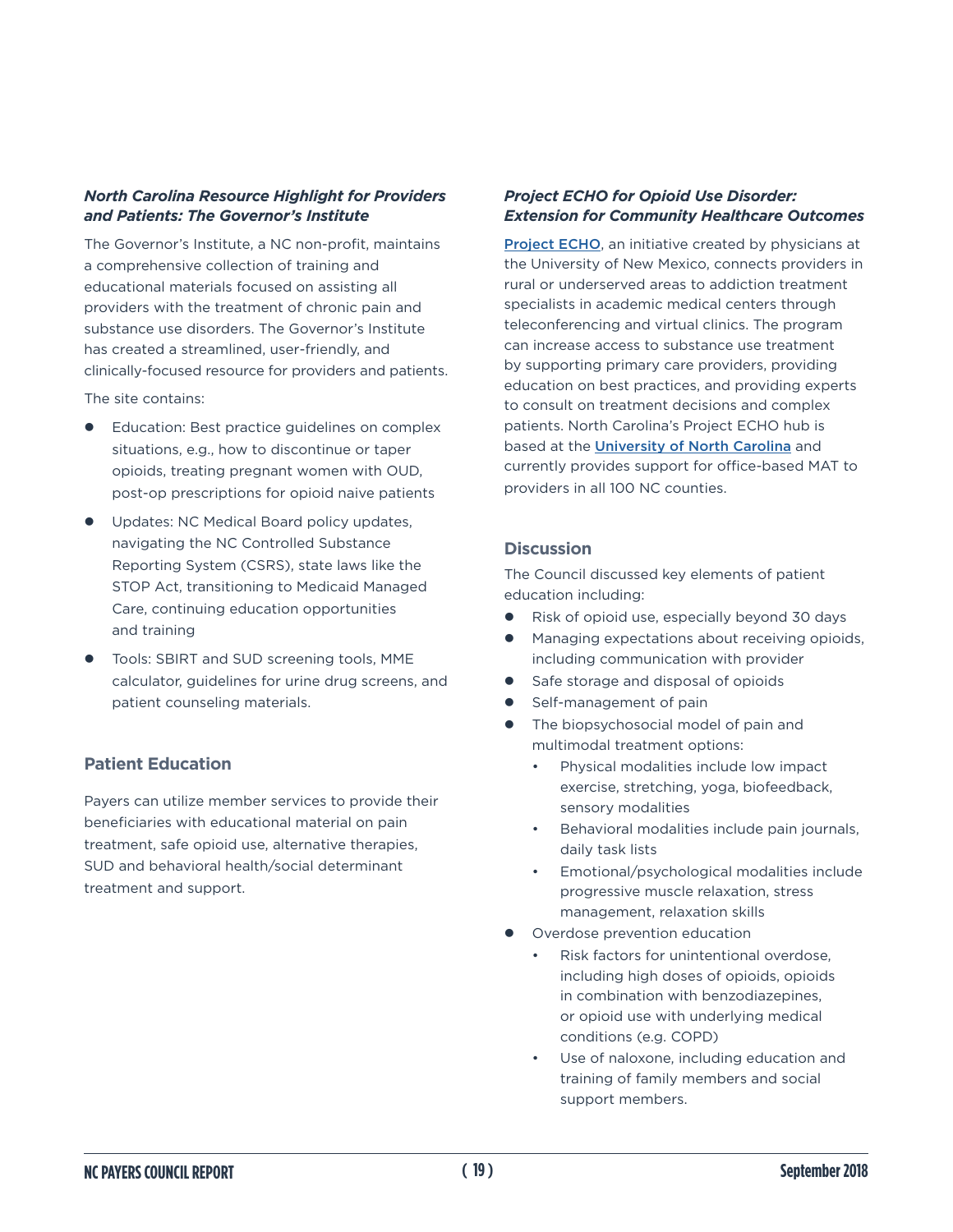# **IV. RECOMMENDATIONS**

The NC Payers Council is focused on areas with the strongest evidence for impact and recommends the following strategies:

|      | Table 1. NC Payers Council Recommendations to Respond to the Opioid Epidemic                                                                                                                                                                                                                                                                                                                                                                                                                                                                                                                                                                        |
|------|-----------------------------------------------------------------------------------------------------------------------------------------------------------------------------------------------------------------------------------------------------------------------------------------------------------------------------------------------------------------------------------------------------------------------------------------------------------------------------------------------------------------------------------------------------------------------------------------------------------------------------------------------------|
| ı.   | <b>PAIN TREATMENT</b>                                                                                                                                                                                                                                                                                                                                                                                                                                                                                                                                                                                                                               |
| 1.   | Align pharmacy benefit management to be consistent with CDC Guideline (applicable to non-federal programs)                                                                                                                                                                                                                                                                                                                                                                                                                                                                                                                                          |
| 2.   | Implement quantity limits for new starts consistent with NC law                                                                                                                                                                                                                                                                                                                                                                                                                                                                                                                                                                                     |
| 3.   | Implement formulary dose limits for new starts and treatment of chronic pain with prompt authorization review to manage exceptions<br>(applicable to non-federal programs)                                                                                                                                                                                                                                                                                                                                                                                                                                                                          |
| 4.   | Limit the use of long-acting/extended-release opioids for the treatment of acute pain                                                                                                                                                                                                                                                                                                                                                                                                                                                                                                                                                               |
| 5.   | Limit the use of methadone as a treatment for acute pain                                                                                                                                                                                                                                                                                                                                                                                                                                                                                                                                                                                            |
| 6.   | Limit concurrent prescriptions for opioids and benzodiazepines                                                                                                                                                                                                                                                                                                                                                                                                                                                                                                                                                                                      |
| 7.   | Cover a range of evidence-supported non-narcotic pharmacologic and non-pharmacologic pain treatment options in line with state<br>benefit design                                                                                                                                                                                                                                                                                                                                                                                                                                                                                                    |
| Ш.   | <b>NALOXONE ACCESS</b>                                                                                                                                                                                                                                                                                                                                                                                                                                                                                                                                                                                                                              |
| 1.   | Promote access to naloxone through formulary structures and benefit design                                                                                                                                                                                                                                                                                                                                                                                                                                                                                                                                                                          |
| III. | <b>SUBSTANCE USE DISORDER TREATMENT</b>                                                                                                                                                                                                                                                                                                                                                                                                                                                                                                                                                                                                             |
| 1.   | Encourage SBIRT screening in primary care and other medical settings, such as emergency departments, obstetric, geriatric,<br>pediatric and other practices in fee-for-service and value-based reimbursement models                                                                                                                                                                                                                                                                                                                                                                                                                                 |
| 2.   | Increase access to medication-assisted therapy (MAT) by eliminating or streamlining prior authorization                                                                                                                                                                                                                                                                                                                                                                                                                                                                                                                                             |
| 3.   | Increase access to medication used in medication-assisted therapy (MAT) through formulary design                                                                                                                                                                                                                                                                                                                                                                                                                                                                                                                                                    |
| 4.   | Encourage the availability of substance/opioid use disorders and behavioral health treatment through telehealth                                                                                                                                                                                                                                                                                                                                                                                                                                                                                                                                     |
| IV.  | <b>DATA ANALYTICS</b>                                                                                                                                                                                                                                                                                                                                                                                                                                                                                                                                                                                                                               |
| 1.   | Track and monitor the outcome measures as detailed in Table 2 below and regularly share results with network providers                                                                                                                                                                                                                                                                                                                                                                                                                                                                                                                              |
| 2.   | Use analytics to identify outlier prescribers and flag for education, coaching and/or fraud investigation                                                                                                                                                                                                                                                                                                                                                                                                                                                                                                                                           |
| 3.   | Use analytics to identify members at risk of overuse or misuse and offer case management for those members                                                                                                                                                                                                                                                                                                                                                                                                                                                                                                                                          |
| 4.   | Use provider and/or pharmacy lock-ins with evaluation of impact on patient safety and outcomes                                                                                                                                                                                                                                                                                                                                                                                                                                                                                                                                                      |
| IV.  | <b>PRESCRIBER AND PATIENT EDUCATION AND RESOURCES</b>                                                                                                                                                                                                                                                                                                                                                                                                                                                                                                                                                                                               |
| 1.   | Offer or support prescriber education and training on:<br>• CDC guidelines for prescribing opioids<br>Avoiding concurrent use of opioids and benzodiazepines<br>Prescribing buprenorphine for substance use disorder treatment<br>Best practices and opioid-sparing alternative therapy in acute pain treatment<br>Best practices in chronic opioid therapy (e.g., use of opioid risk tools, pain management agreements, urine drug screens,<br>function-based pain rating scales such as the Defense and Veterans Pain Rating Scale, co-prescribing naloxone to patients<br>at elevated risk, tapering protocols, timely referrals to specialists) |
| 2.   | Educate patients on:<br>Expectations about receiving and appropriate use of opioids<br>The risks of opioid use<br>Self-management of pain<br>Risk factors for unintentional overdose<br>Use of naloxone<br>Safe storage and disposal of opioids                                                                                                                                                                                                                                                                                                                                                                                                     |
| 3.   | Promote and support the NC Governor's Institute website as a common place for provider education materials -<br>governorsinstitute.org/opioid.                                                                                                                                                                                                                                                                                                                                                                                                                                                                                                      |
|      | (20)<br>September 2018<br><b>NC PAYERS COUNCIL REPORT</b>                                                                                                                                                                                                                                                                                                                                                                                                                                                                                                                                                                                           |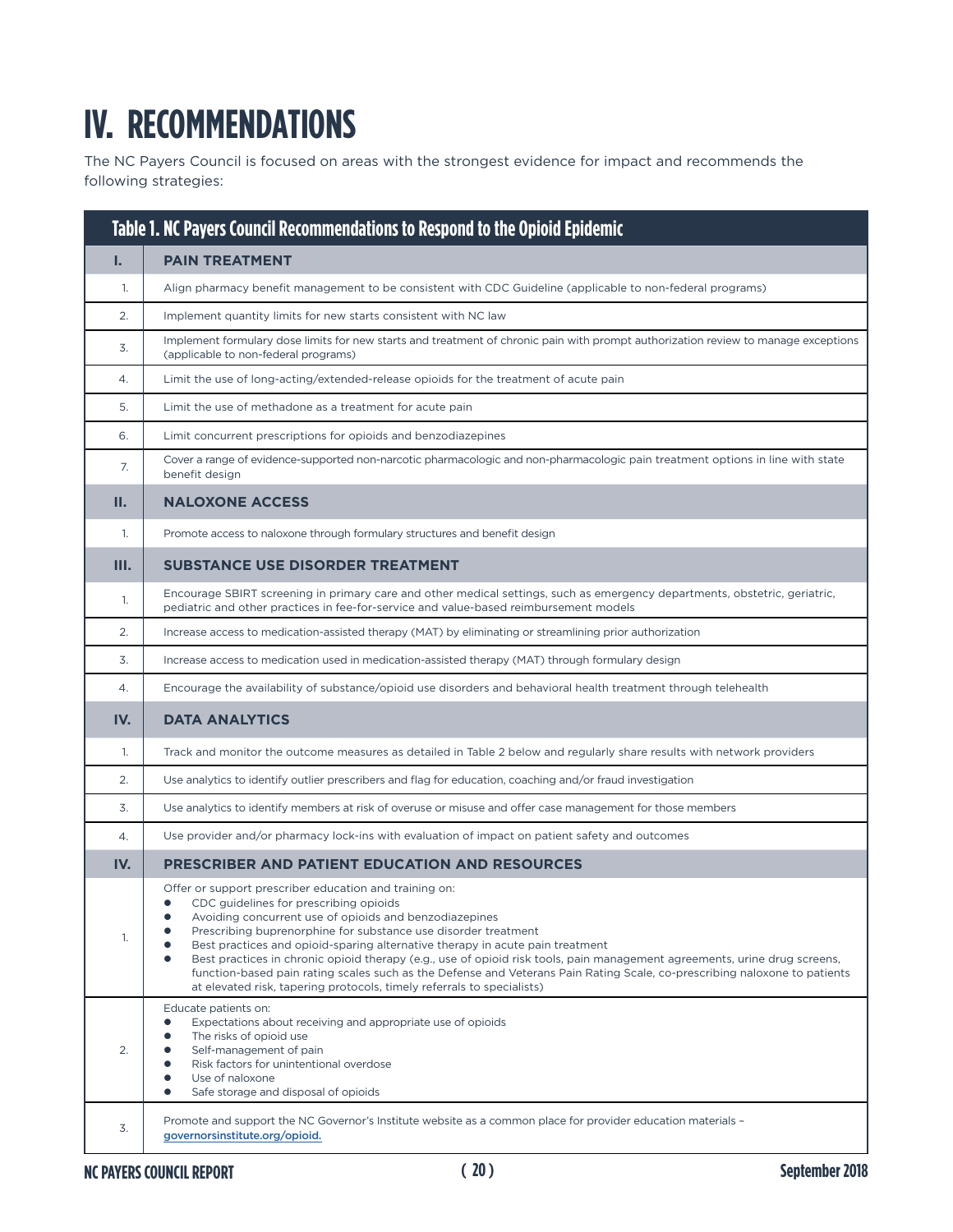| <b>Table 2. Data Analytics: Proposed Shared Provider-Facing Metrics</b> |                                                                                          |                                                                                                                                                                                                                                                                                                                                                                                                                                                                                                                                                                                                                                                                                                                                                     |
|-------------------------------------------------------------------------|------------------------------------------------------------------------------------------|-----------------------------------------------------------------------------------------------------------------------------------------------------------------------------------------------------------------------------------------------------------------------------------------------------------------------------------------------------------------------------------------------------------------------------------------------------------------------------------------------------------------------------------------------------------------------------------------------------------------------------------------------------------------------------------------------------------------------------------------------------|
|                                                                         | <b>MEASURE</b>                                                                           | <b>DETAIL</b>                                                                                                                                                                                                                                                                                                                                                                                                                                                                                                                                                                                                                                                                                                                                       |
| 1                                                                       | Initial opioid prescription (Rx)<br>compliant with CDC guidelines<br>(composite measure) | Composite elements<br>Initial opioid prescription is prescribed while patient is not exposed to benzodiazepine<br>Initial Rx is not for methadone<br>$\bullet$<br>Initial opioid prescription is for <50 MME/day<br>$\bullet$<br>Initial Rx is for short acting formulation<br>$\bullet$<br>Initial Rx is for $\leq 7$ days supply (<4 AHIP)<br>$\bullet$                                                                                                                                                                                                                                                                                                                                                                                           |
| $\overline{2}$ .                                                        | Concurrent use of opioids and<br>benzodiazepines                                         | Percentage of individuals 18 years and older with concurrent use of prescription<br>opioids and benzodiazepines (patients in hospice care and those with a cancer<br>diagnosis are excluded)<br>The numerator includes individuals from the denominator with 2 or more<br>$\bullet$<br>prescription claims for benzodiazepines filled on 2 or more separate days, and<br>concurrent use of opioids and benzodiazepines for 30 or more cumulative days<br>Denominator includes individuals 18 years and older by the first day of the<br>$\bullet$<br>measurement year with 2 or more prescription claims for opioids filled on 2 or<br>more separate days, for which the sum of the days supply is 15 or more days<br>during the measurement period |
| 3.                                                                      | Use of opioids at high dosage<br>in persons without cancer                               | The proportion (XX out of 1,000) of individuals without cancer receiving prescriptions for<br>opioids with a daily dosage greater than 120mg morphine equivalent dose (MME) for 90<br>consecutive days or longer.                                                                                                                                                                                                                                                                                                                                                                                                                                                                                                                                   |

# **V.CONCLUSIONS AND NEXT STEPS**

Recommendations from this Payers Council report will help influence strategic planning across NC health plans. NCDHHS will assure broad dissemination of the report so that payers in NC can develop new or modify existing benefits and services that address the NC opioid epidemic and are relevant to their stated missions.

Additional items to continue to explore in future Payer Council discussions in NC are listed below.

|                  | <b>Table 3. Items to Explore Further</b>                                                                                                                                                                                                             |
|------------------|------------------------------------------------------------------------------------------------------------------------------------------------------------------------------------------------------------------------------------------------------|
| ш.               | Require authorization for ongoing opioid prescriptions after the first fill for acute pain to limit progression to chronic use                                                                                                                       |
| $\overline{2}$ . | Pay for services in emergency departments to link patients to outpatient treatment (e.g., MAT, peer support)                                                                                                                                         |
| 3.               | Provide bundled and value-based payments for SUD treatment that allow for flexibility in care delivery systems                                                                                                                                       |
| $\mathbf{4}$ .   | Fund or incentivize providers who complete DATA waivers and ECHO training (for pain management and MAT)                                                                                                                                              |
| 5.               | Evaluate coverage options for treatment of SUD in federally certified Opioid Treatment Programs (i.e., methadone treatment)                                                                                                                          |
| 6.               | Develop a consensus measure to promote Naloxone prescribing for patients at high risk of overdose that may include concurrent<br>opioid and benzodiazepine use, a history of substance use disorder or overdose, and/or opioid dosages > 50 MME/day. |
| 7.               | Consider allowing health plan access to the state Controlled Substances Reporting System to help identify outlier prescribers and<br>members at risk of overuse or misuse.                                                                           |

It is our hope that this report and follow-up activities will be of use to health plans, health systems, communities and medical providers alike, for all these partners are working toward the common goal of helping all North Carolinians live long, healthy, and productive lives.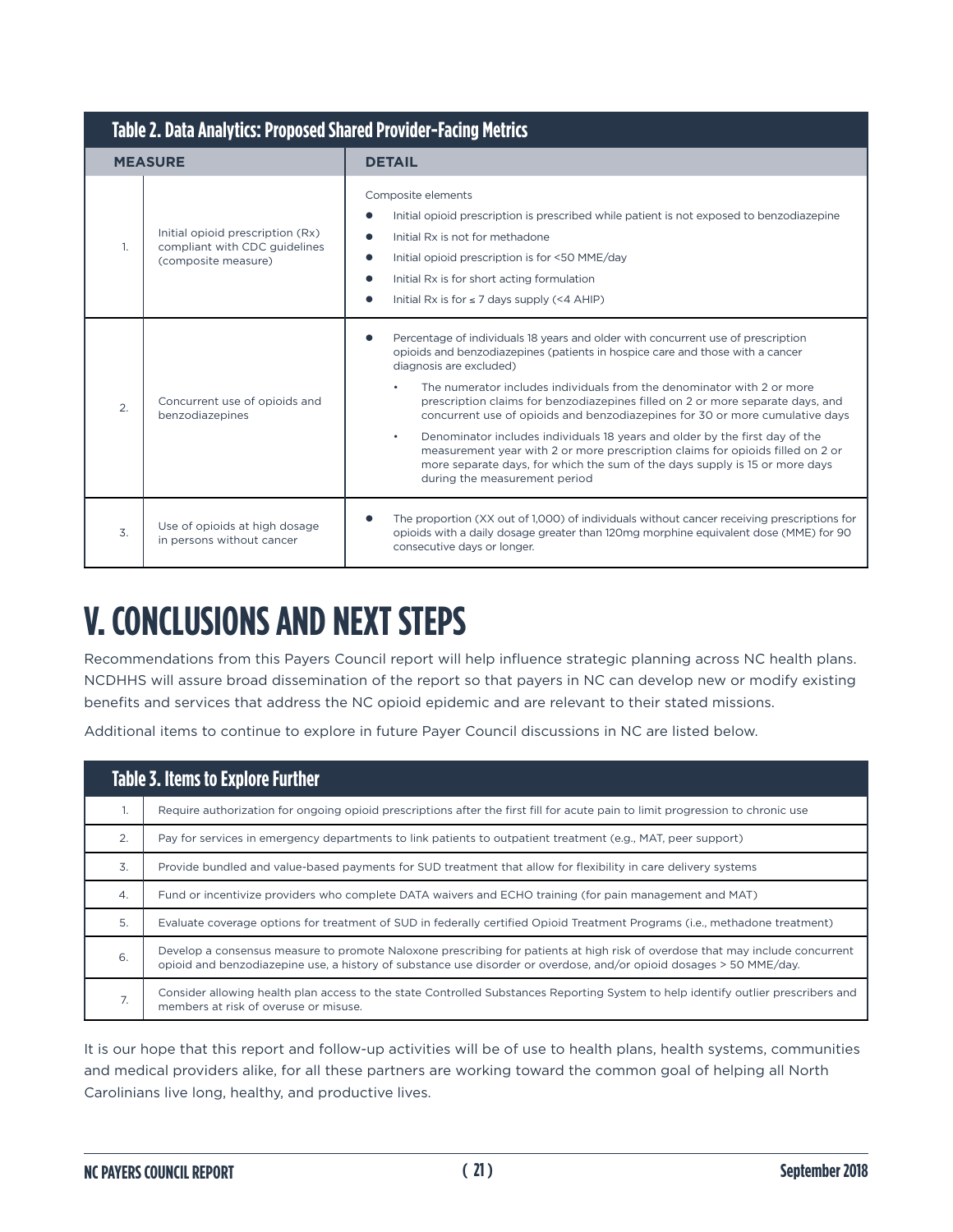# Opioid Dashboard: Key performance metrics Opioid Dashboard: Key performance metrics

| Domain areas                      | Primary outcome measures                                                                                                                                                                                                                                                                                    | Secondary process measures                                                                                                                                                                                                                                                                                                                                                                                                                                                                                                                                                                                                                                                                                                          |
|-----------------------------------|-------------------------------------------------------------------------------------------------------------------------------------------------------------------------------------------------------------------------------------------------------------------------------------------------------------|-------------------------------------------------------------------------------------------------------------------------------------------------------------------------------------------------------------------------------------------------------------------------------------------------------------------------------------------------------------------------------------------------------------------------------------------------------------------------------------------------------------------------------------------------------------------------------------------------------------------------------------------------------------------------------------------------------------------------------------|
| Prevention                        | Prevalence of opioid overdose (OD) per 100,000 person-<br>Initial opioid prescription compliant with CDC<br>New opioid fillers who avoid chronic use<br>New opioid fillers per 1,000 enrollees<br>composite) <sup>b</sup><br>recommendations (<br>years<br>÷,<br>$\overline{\mathbf{a}}$<br>$\vec{r}$<br>က် | exposed to benzodiazepines (component of primary measure #2)<br>Initial opioid prescription is for <=7 days supply (component of<br>Initial prescription is not for methadone (component of primary<br>nitial opioid prescription is for <50 MME/day (component of<br>Initial opioid prescription is prescribed while patient is not<br>Appropriate contact with provider before second opioid<br>Initial opioid prescription is for short-acting formulation<br>No use of opioids for new low back pain patients<br>No concurrent opioid and benzodiazepine use<br>(component of primary measure #2)<br>primary measure #2)<br>primary measure #2)<br>measure #2<br>prescription<br>Ξ,<br>$\frac{1}{2}$<br>Ó.<br>တဲ<br>6<br>ယ<br>ထ |
| Management<br>Pain                | 14. Avoidance of breakthrough post-surgical pain leading to ED<br>13. Chronic pain treatment with opioids is optimally managed<br>visit and new opioid prescription<br>(composite) <sup>c</sup>                                                                                                             | among chronic opioid users (component of primary measure #13)<br>Evidence of non-pharmacological therapy for pain among chronic<br>No ED visit for breakthrough pain among chronic opioid users<br>Appropriate contact with provider among chronic opioid users<br>Evidence of non-opioid pharmacological treatment for pain<br>opioid users (component of primary measure #13)<br>(component of primary measure #13)<br>(component of primary measure #13)<br>15.<br><u>(6</u><br>∕.                                                                                                                                                                                                                                               |
| Treatment<br>OUD                  | 19. Evidence of medication-assisted treatment (MAT) among<br>user disorder (OUD) or OD<br>per 1,000 person-years<br>patients with opioid<br>20. Prevalence of OUD                                                                                                                                           | No opioid prescription following any OUD or OD Diagnosis<br>Evidence of naloxone fill among patients with OUD or OD<br>Evidence of MAT following OD<br>$\frac{1}{21}$<br>22.                                                                                                                                                                                                                                                                                                                                                                                                                                                                                                                                                        |
| & Child Health<br><b>Maternal</b> | 26. Prevalence of OD per 100,000 person-years under 18y age<br>recommendations for patients under 18y age (composite)<br>24. Percentage of infants with NAS born to mothers on MAT<br>25. Initial opioid prescription compliant with CDC                                                                    | New opioid filler per 1,000 enrollees under 18 years of age<br>Prevalence of OUD per 1,000 person-years under 18y age<br>Cases per 1,000 live births of infants born with neonatal<br>abstinence syndrome (NAS)<br>27.<br>28.<br>29.                                                                                                                                                                                                                                                                                                                                                                                                                                                                                                |
| OPTUMLabs                         |                                                                                                                                                                                                                                                                                                             | © 2017 Optum, Inc. All Rights Reserved.                                                                                                                                                                                                                                                                                                                                                                                                                                                                                                                                                                                                                                                                                             |

# **VI. APPENDIX I: OPTUM LABS OPIOID DASHBOARD**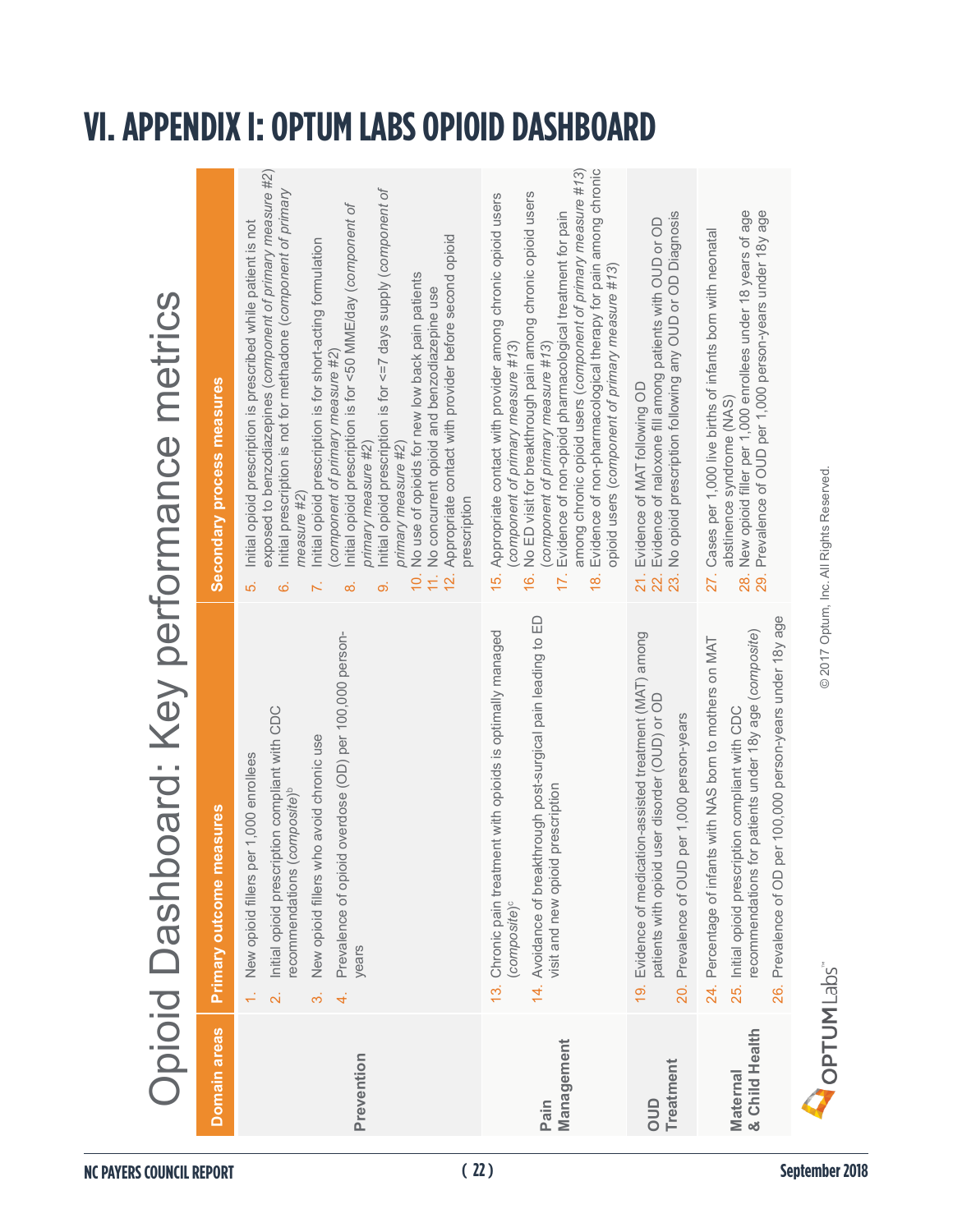# **VII.REFERENCES**

- 1. Prescription Drug Abuse Advisory Committee (PDAAC). Opioid Action Plan Update Factsheet. [https://files.nc.gov/ncdhhs/Opioid%20Plan%20Fact%20Sheet\\_FINAL\\_6\\_27\\_17B.pdf](https://files.nc.gov/ncdhhs/Opioid%20Plan%20Fact%20Sheet_FINAL_6_27_17B.pdf)
- 2. Deaths-N.C. State Center for Health Statistics, Vital Statistics, 2016, Unintentional medication or drug overdose: X40-X44 and any mention of T40.0 (Opium), T40.1 (Heroin), T40.2 (Other Opioids), T40.3 (Methadone) and/or T40.4 (Other synthetic opioid) Analysis by Injury Epidemiology and Surveillance Unit
- 3. Proescholdbell S, Cox M, Asbun A Death Rates from Unintentional and Undetermined Prescription Opioid Overdoses and Dispensing Rates of Controlled Prescription Opioid Analgesics – 2011-2015. N C Med J. 2017;78(2):142-143.
- 4. Opioid Dispensing NC Division of Mental Health, Controlled Substance Reporting System, 2016/ Population- National Center for Health Statistics, 2016. Analysis: Injury Epidemiology and Surveillance Unit
- 5. N.C. State Center for Health Statistics, Vital Statistics-Deaths, 1999-2016. Unintentional medication/drug (X40-X44) with specific T-codes by drug type, Commonly Prescribed Opioid Medications=T40.2 or T40.3; Heroin and/or Other Synthetic Narcotics=T40.1 or T40.4. Analysis by Injury Epidemiology and Surveillance Unit
- 6. NC DETECT (statewide ED data), N.C. Division of Public Health and UNC Carolina Center for Health Informatics (CCHI); EMSpic- UNC Emergency Medicine Department, N.C. Office of Emergency Medical Services (OEMS), 2011-2016
- 7. N.C. State Center for Health Statistics, Hospital Discharge Dataset, 2004-2016 and Birth Certificate records, 2004- 2016. Analysis by Injury Epidemiology and Surveillance Unit
- 8. Source: N.C. State Center for Health Statistics, Vital Statistics-Deaths, 1999-2016
- 9. Laverdiere, D., Pereyda, M., Silva, J., Tatar, M. Changing Course: The Role of Health Plans in Curbing the Opioid Epidemic. June 29, 2016.
	- <https://www.chcf.org/publication/changing-course-the-role-of-health-plans-in-curbing-the-opioid-epidemic/>
- 10. Bohnert, A. S., Valenstein, M., Bair, M. J., Ganoczy, D., McCarthy, J. F., Ilgen, M. A., & Blow, F. C. (2011). Association between opioid prescribing patterns and opioid overdose-related deaths. JAMA, 305(13), 1315-1321.
- 11. Dowell D, Haegerich TM, Chou R. CDC Guideline for Prescribing Opioids for Chronic Pain United States, 2016. MMWR Recommendations and Reports 2016;65(No. RR-1):1–49.
- 12. Samuels, E. A., Ross, J. S., & Dhruva, S. S. (2017). Medicare formulary coverage restrictions for prescription opioids, 2006 to 2015. Annals of Internal Medicine, 167(12), 895-896.
- 13. García, M. C. (2016). Declines in Opioid prescribing after a private insurer policy change—Massachusetts, 2011–2015. MMWR. Morbidity and mortality weekly report, 65.
- 14. Gatchel RJ, McGeary DD, McGeary CA, Lippe B. Interdisciplinary Chronic Pain Management. Past, Present, and Future. American Psychologist. 2014;69(2):119-130
- 15. Scascighini L, Toma V, Dober-Spielmann S, Sprott H. Multidisciplinary treatment for chronic pain: a systematic review of interventions and outcomes. Rheumatology (Oxford). 2008;47(5):670.
- 16. Wenger HC, Cifu AS. JAMA Clinical Guidelines Synopsis. Treatment of Low Back Pain. JAMA. 2017;318(8):743-744
- 17. Kamper SJ, Apeldoorn AT, Chiarotto A, et al. Multidisciplinary biopsychosocial rehabilitation for chronic low back pain: Cochrane systematic review and meta-analysis. BMJ 2015;350:h444.
- 18. Nahin, R. L., Boineau, R., Khalsa, P. S., Stussman, B. J., & Weber, W. J. (2016). Evidence-based evaluation of complementary health approaches for pain management in the United States. In Mayo Clinic Proceedings (Vol. 91, No. 9, pp. 1292-1306). Elsevier.
- 19. Skelly AC, Chou R, Dettori JR, Turner JA, Friedly JL, Rundell SD, Fu R, Brodt ED, Wasson N, Winter C, Ferguson AJR. Noninvasive Nonpharmacological Treatment for Chronic Pain: A Systematic Review. Comparative Effectiveness Review No. 209. (Prepared by the Pacific Northwest Evidence-based Practice Center under Contract No. 290-2015-00009-I.) AHRQ Publication No 18-EHC013-EF. Rockville, MD: Agency for Healthcare Research and Quality; June 2018.
- 20. Qaseem, A., Wilt, T. J., McLean, R. M., & Forciea, M. A. (2017). Noninvasive treatments for acute, subacute, and chronic low back pain: a clinical practice guideline from the American College of Physicians. Annals of internal medicine, 166(7), 514-530.
- 21. American Academy of Pain Medicine. 2011. Position Statement: Minimum Insurance Benefits for Patients with Chronic Pain.<http://www.painmed.org/files/minimum-insurance-benefits-for-patients-with-chronic-pain.pdf>
- 22. Heit, H. A., & Gourlay, D. L. (2004). Urine drug testing in pain medicine. Journal of pain and symptom management, 27(3), 260-267.